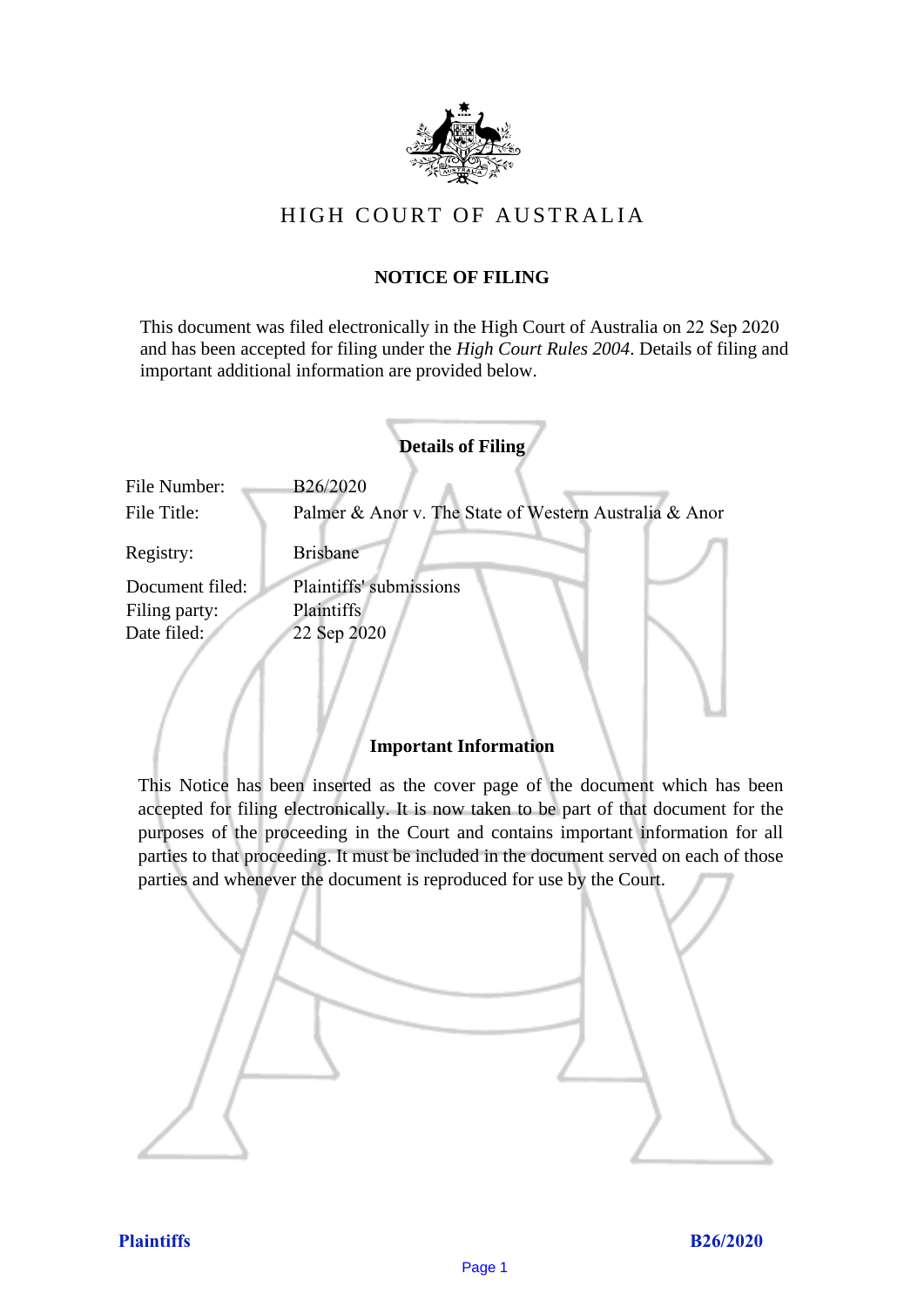#### B26/2020

# IN THE HIGH COURT OF AUSTRALIA IN THE HIGH COURT OF AUSTRALIA BRISBANE REGISTRY No. B26 of 2020

BETWEEN: Clive Frederick Palmer BETWEEN: Clive Frederick Palmer First Plaintiff First Plaintiff

> Mineralogy Pty Ltd ABN 65 010 582 680 Mineralogy Pty Ltd ABN 65 010 582 680 Second Plaintiff Second Plaintiff

> > and and

The State of Western Australia The State of Western Australia First Defendant First Defendant

> Christopher John Dawson Christopher John Dawson Second Defendant Second Defendant

# 20 **PLAINTIFFS' SUBMISSIONS** 20 PLAINTIFFS' SUBMISSIONS

# **PART I: CERTIFICATION** PART I: CERTIFICATION

1. The plaintiffs certify that this submission is in a form suitable for publication 1. The plaintiffs certify that this submission is in <sup>a</sup> form suitable for publicationon the internet. on the internet.

# **PART II: ISSUES IN THE SPECIAL CASE** PART II: ISSUES IN THE SPECIAL CASE

- 2. The issues are represented by the questions of law arising in the proceeding in 2. The issues are represented by the questions of law arising in the proceeding inthe form of a special case for the opinion of the Full Court, as follows: the form of <sup>a</sup> special case for the opinion of the Full Court, as follows:
- a) Are the *Quarantine (Closing the Border) Directions* (WA) (**Directions**) a) Are the Quarantine (Closing the Border) Directions (WA) (Directions) 30 and/or the authorising *Emergency Management Act 2005* (WA) (**Act**) 30 and/or the authorising Emergency Management Act 2005 (WA) (Act) invalid (in whole or in part, and if in part, to what extent) because they invalid (in whole or in part, and if in part, to what extent) because theycontravene s 92 of the Constitution? contravene <sup>s</sup> 92 of the Constitution? **PLAINTERS EDENTIFICATE (EXECUTE AND ACCOUNT ACCOUNT ACCOUNT AND SERVER ENTIRE BETWEEN:**<br> **PRINCIPS BY A SUBARUM CONTEX CONTRACT ACCOUNT ACCOUNT**<br> **PRINCIPS BY A SUBARUM CONTRACT SUBARUM CONTRACT ACCOUNT AND A SUBARUM CON** 
	- b) Who should pay the costs of the special case? b) | Who should pay the costs of the special case?

### **PART III: SECTION 78B NOTICE** PART UI: SECTION 78B NOTICE

3. The plaintiffs have served Notices pursuant to 78B of the *Judiciary Act 1903* 3. The plaintiffs have served Notices pursuant to 78B of the Judiciary Act 1903 (Cth) on all State and Territory Attorneys-General. (Cth) on all State and Territory Attorneys-General.

Page 2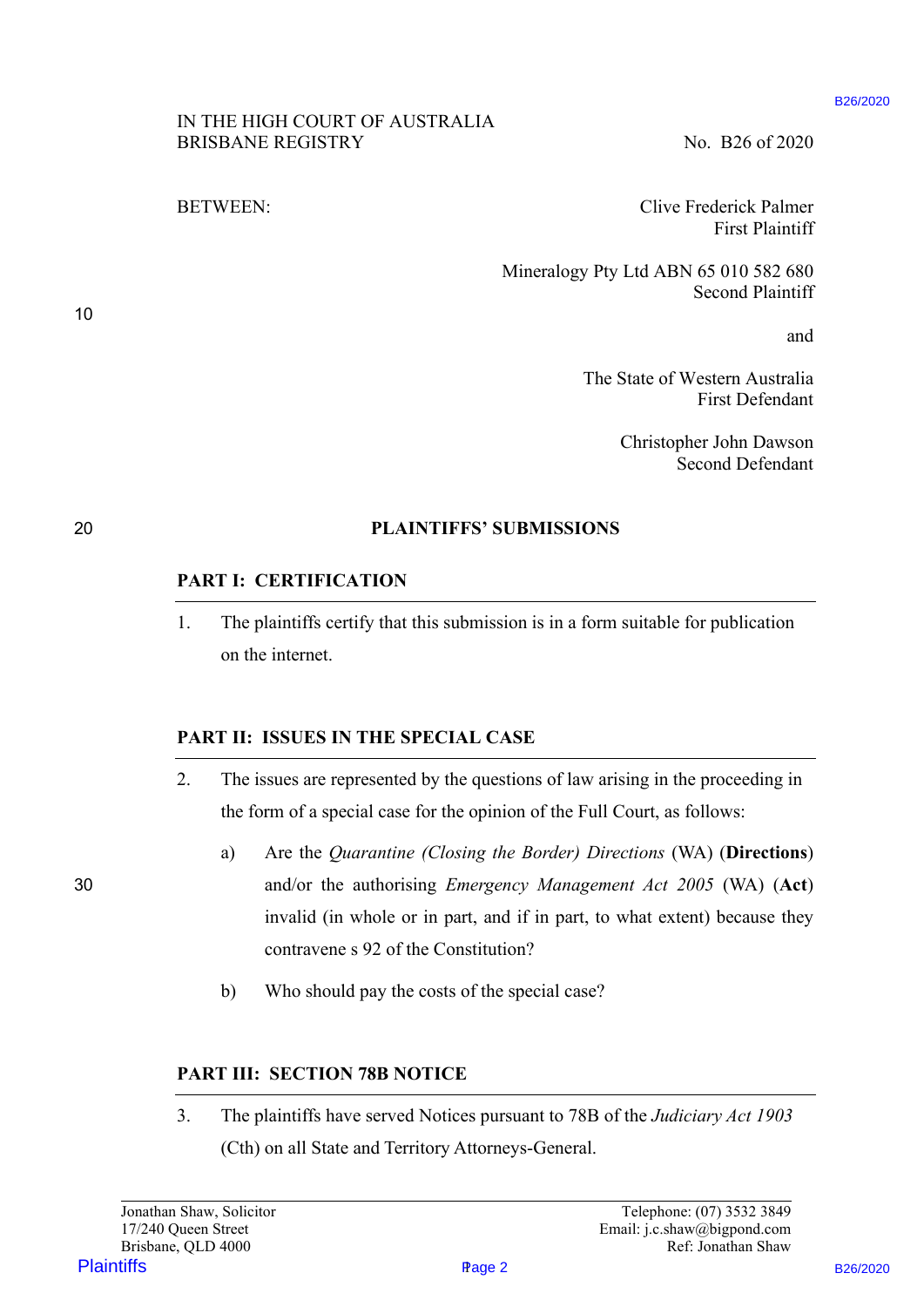# **PART IV: JUDGMENT BELOW** PART IV: JUDGMENT BELOW

4. This proceeding is in the original jurisdiction of the High Court. There is no judgment below. judgment below.

# **PART V: FACTS** PART V: FACTS

- 5. The facts available for this Court to resolve the questions reserved are set out The facts available for this Court to resolve the questions reserved are set out in the Special Case and in the findings of Rangiah J on the partial remitter.<sup>1</sup> For the reasons set out below, the plaintiffs submit that the facts beyond the For the reasons set out below, the plaintiffs submit that the facts beyond the making of the Directions are largely irrelevant, as the invalidity of the making of the Directions are largely irrelevant, as the invalidity of the 10 Directions can and should be determined on their face consistent with well-Directions can and should be determined on their face consistent with wellsettled authority of this Court. It is only if this Court entertains a departure settled authority of this Court. It is only if this Court entertains <sup>a</sup> departure from settled authority that it may become necessary to consider facts going to from settled authority that it may become necessary to consider facts going to whether the Directions are "*reasonably necessary*" or whether "*the burden on freedom of interstate intercourse is no more than is proportionate to the*  freedom of interstate intercourse is no more than is proportionate to the *legitimate aim pursued*". legitimate aim pursued'. **PARTIY: JUDGMENT BELOW**<br> **EXERC**<br> **EXERC**<br> **EXERC**<br> **EXERC**<br> **EXERC**<br> **EXERC**<br> **EXERC**<br> **EXERC**<br> **EXERC**<br> **EXERC**<br> **EXERC**<br> **EXERC**<br> **EXERC**<br> **EXERC**<br> **EXERC**<br> **EXERC**<br> **EXERC**<br> **EXERC**<br> **EXERC**<br> **EXERC**<br> **EXERC**<br> **EXERC** 5.
	- 6. The essential facts are these: The essential facts are these:6.
- a) The virus SARS-CoV-2, and the disease that it causes, COVID-19, were first identified in Wuhan, China, in late December 2019.<sup>2</sup> The first case of COVID-19 in Australia was detected on 25 January 2020.<sup>3</sup> The World 20 Health Organisation declared COVID-19 to constitute a Public Health Health Organisation declared COVID-19 to constitute <sup>a</sup> Public Health Emergency of International Concern on 30 January 2020.<sup>4</sup> The first case Emergency of International Concern on 30 January 2020.4 The first case of COVID-19 in Western Australia was detected on 21 February 2020.<sup>5</sup>
	- b) On 15 March 2020, the Western Australian Minister for Emergency b) On 15 March 2020, the Western Australian Minister for Emergency Services, acting pursuant to s 56 of the Act, declared a state of emergency Services, acting pursuant to <sup>s</sup> 56 of the Act, declared <sup>a</sup> state of emergency over the whole of the State of Western Australia to address COVID-19,<sup>6</sup>

<sup>&</sup>lt;sup>1</sup> *Palmer v State of Western Australia (No. 4)* [2020] FCA 1221 (Palmer (No. 4)).  $\begin{bmatrix} 1 & 2 \\ 2 & 3 \\ 4 & 5 \\ 6 & 1 \end{bmatrix}$ 

<sup>2</sup> Court Book (**CB**) p.350; Third Amended Defence (**Defence**) par. 11(a)-(b). Court Book (CB) p.350; Third Amended Defence (Defence) par. 11(a)-(b).

 $^{3}$  CB p.266.

<sup>4</sup> CB p.352. CB p.352.

<sup>5</sup> Defence par. 30(b). Defence par. 30(b).

<sup>6</sup> Defence par. 5. Defence par. 5.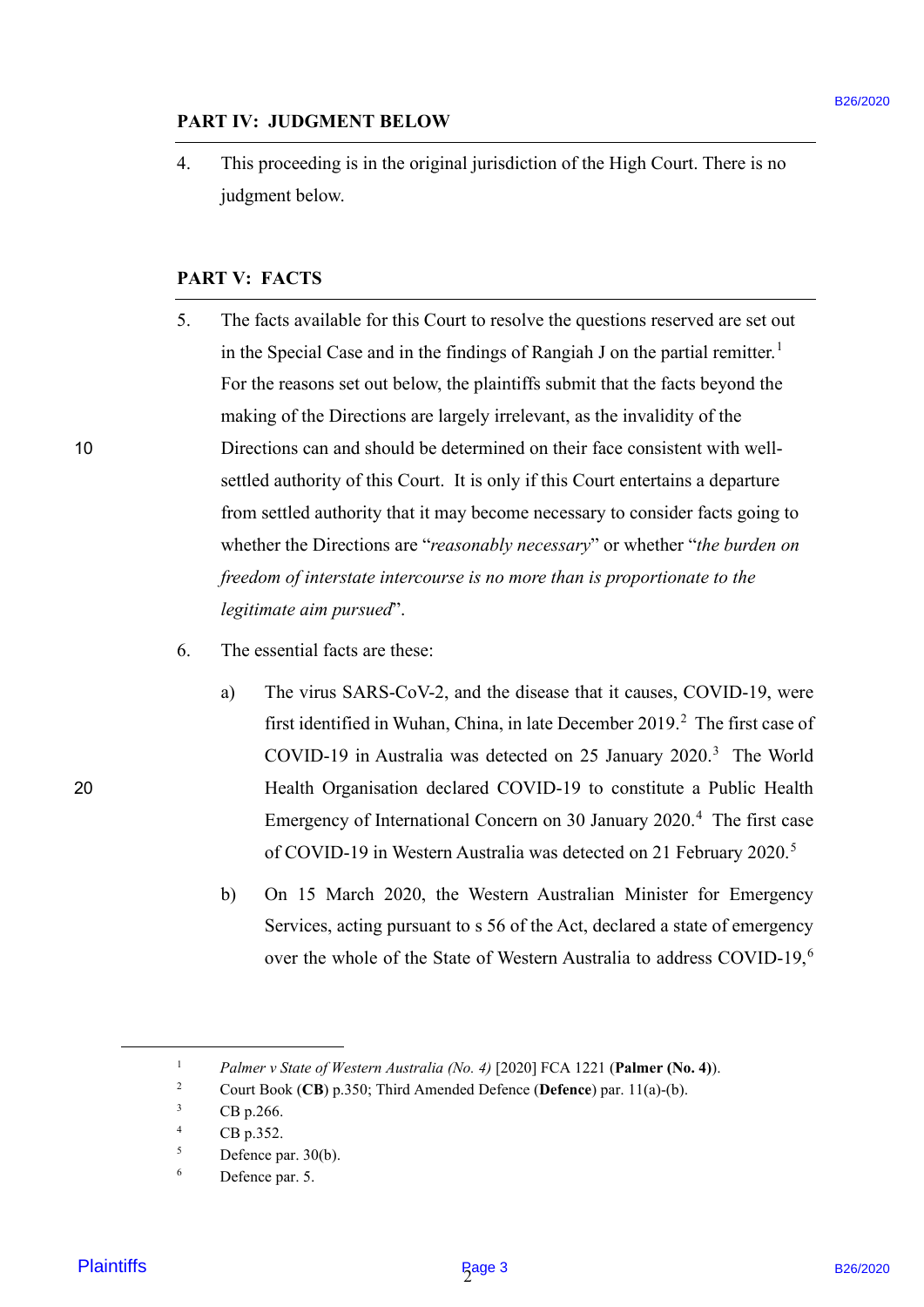thereby enlivening the powers of the second defendant to give directions thereby enlivening the powers of the second defendant to give directions under the Act having the force of law. under the Act having the force of law.

c) On 30 April 2020, the Premier of Western Australia announced an On 30 April 2020, the Premier of Western Australia announced an intention to close the Western Australian border to the rest of Australia intention to close the Western Australian border to the rest of Australia with effect from the weekend of 4 and 5 April 2020. On 5 April 2020, the with effect from the weekend of 4 and <sup>5</sup> April 2020. On <sup>5</sup> April 2020, the second defendant, acting pursuant to the Act, issued the Directions<sup>7</sup>. Paragraph 4 of the Directions provides a direct prohibition on interstate Paragraph 4 of the Directions provides a direct prohibition on interstate travel: travel:

*A person must not enter Western Australia unless the person is an*  <sup>A</sup> person must not enter Western Australia unless the person is an 10 *exempt traveller.* exempt traveller.

- d) The terms in bold text are defined terms in the Directions. In essence, the The terms in bold text are defined terms in the Directions. In essence, the Directions effected a closure of the Western Australian border to all but Directions effected <sup>a</sup> closure of the Western Australian border to all but essential travellers from other parts of Australia, and placed all non-essential travellers from other parts of Australia, and placed all nonessential entry into Western Australia at the absolute discretion of the essential entry into Western Australia at the absolute discretion of the second defendant. The number of travellers permitted to enter Western second defendant. The number of travellers permitted to enter Western Australia pursuant to the Directions has been substantially reduced from Australia pursuant to the Directions has been substantially reduced from levels before the Directions were made.<sup>8</sup> Blockly collivoxing the powers of the second deforatant to give directions<br>
and the best has the powers of the second deforation to pive directions<br>
(c) OR 30 April 2020, the Premier of Western Anstralia numerics and<br>
int d)
- e) The state of emergency declaration, and the Directions, have been The state of emergency declaration, and the Directions, have been continued in force by extensions to the state of emergency pursuant to s. 58 continued in force by extensions to the state of emergency pursuant to s. 58 20 of Act and remain in force.<sup>9</sup>
	- 7. The standing of the plaintiffs (which is not contested) is established by the The standing of the plaintiffs (which is not contested) is established by the following facts: following facts:
		- a) On 18 May 2020, the first plaintiff sought permission to enter Western On <sup>18</sup> May 2020, the first plaintiff sought permission to enter Western Australia, which was refused.<sup>10</sup> a)
		- b) The second plaintiff is a privately held company under the direct and The second plaintiff is <sup>a</sup> privately held company under the direct and personal executive management of the first plaintiff.<sup>11</sup> The second plaintiff has offices and staff in Brisbane and Perth, derives the majority plaintiff has offices and staff in Brisbane and Perth, derives the majority b)

10

 $7 \qquad$  Palmer (No. 4), [2].

<sup>8</sup> Palmer (No. 4), [119]-[121]. Palmer (No. 4), [119]-[121].

<sup>9</sup> Special Case, par. 25. Special Case, par. 25.

<sup>10</sup> Special Case, par. 82. Special Case, par. 82.

<sup>11</sup> Special Case, par. 76. Special Case, par. 76.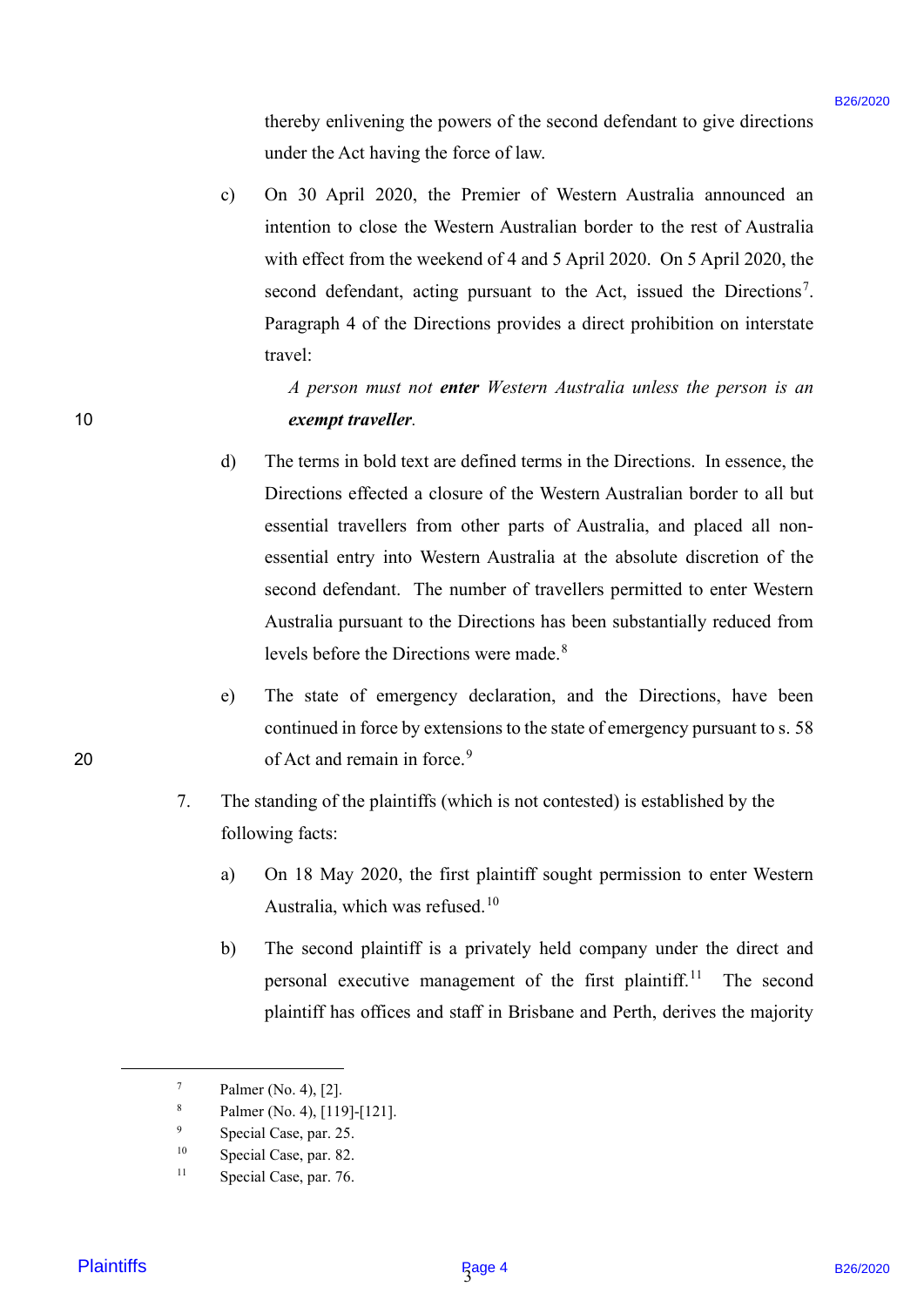of its income from Western Australia, and is involved in high-value of its income from Western Australia, and is involved in high-value litigation and arbitration there.<sup>12</sup>

- c) By reason of the Directions, the first plaintiff, and staff of the second c) By reason of the Directions, the first plaintiff, and staff of the second plaintiff, are unable to travel to Western Australia. plaintiff, are unable to travel to Western Australia.
- 8. Were the occasion to arise (which the plaintiffs submit it does not) to enter into Were the occasion to arise (which the plaintiffs submit it does not) to enter into consideration of the reasonable need for, or proportionality of, the Directions, consideration of the reasonable need for, or proportionality of, the Directions, the following facts, as at the date of Rangiah J's judgement, are relevant: the following facts, as at the date of Rangiah J's judgement, are relevant:
- a) Where there have been no reported cases of community transmission of COVID-19 within a community for two incubation periods (28 days), the COVID-19 within <sup>a</sup> community for two incubation periods (28 days), the 10 disease can be described as "eliminated", and that is "as low risk situation disease can be described as "eliminated", and that is "'as low risk situation as can reasonably be hoped for".<sup>13</sup>
- b) The contribution of the closure of the Western Australian border pursuant b) The contribution of the closure of the Western Australian border pursuant to the Directions from 5 April 2020 has been "fairly small" compared to Personal Isolation Measures, Containment Measures and Community Personal Isolation Measures, Containment Measures and Community Isolation Measures, because the growth rate of COVID-19 was already Isolation Measures, because the growth rate of COVID-19 was already below 1 when the Directions were introduced.<sup>14</sup> The defendants specifically failed to prove, on the remitter, the allegation in paragraph specifically failed to prove, on the remitter, the allegation in paragraph 39C(c) of their defence that measures other than the Directions were not 39C(c) of their defence that measures other than the Directions were not wholly effective in reducing the rate of community transmission as far as wholly effective in reducing the rate of community transmission as far as 20 possible below a rate of  $1.^{15}$ of its income from Westcan Australia, and is involved in high-value<br>
1920 By presson of the Directions, the first plaintiff, and staff of the second<br>
(a) By presson of the Directions, the first plaintiff, and staff of the
	- c) There is a negligible probability of infectious persons travelling to Western Australia from places in which there have been no cases of community Australia from places in which there have been no cases of community transmission with an unknown source for 28 days (excluding persons transmission with an unknown source for 28 days (excluding persons merely transiting through such places from places that have had cases of merely transiting through such places from places that have had cases of community transmission from unknown sources within that time).16 community transmission from unknown sources within that time). 16

<sup>12</sup> Special Case, par. 77-81. Special Case, par. 77-81.

<sup>13</sup> Palmer (No. 4), [113]. Palmer (No. 4), [113].

<sup>14</sup> Palmer (No. 4), [137]-[138], [152]. Palmer (No. 4), [137]-[138], [152].

<sup>15</sup> Palmer (No. 4), [365]. Palmer (No. 4), [365].

<sup>16</sup> Palmer (No. 4), [247]. Palmer (No. 4), [247].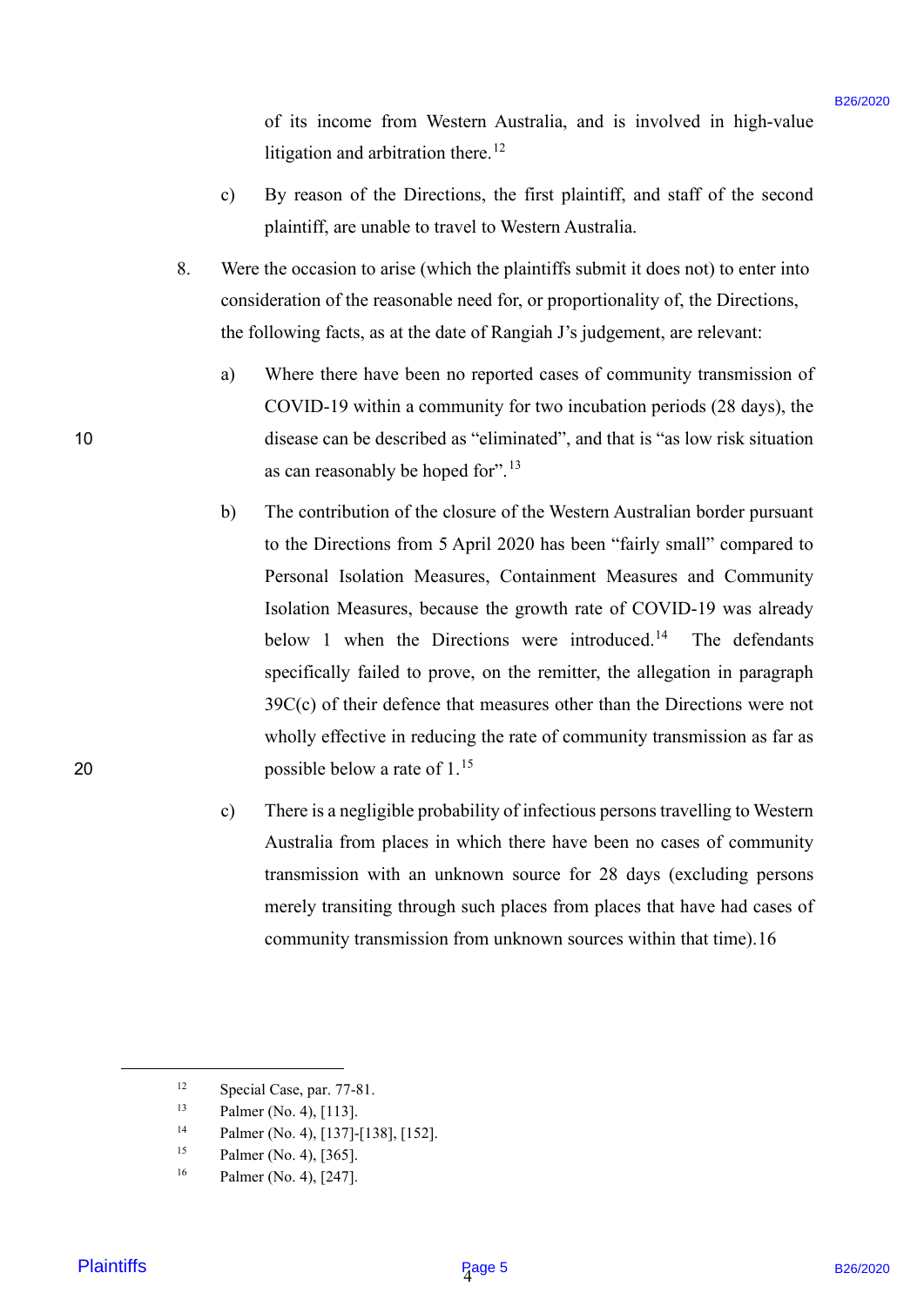- d) There have been no cases of community transmission of COVID-19 from d) There have been no cases of community transmission of COVID-19 from an unknown source within the past 28 days in any parts of Australia outside an unknown source within the past 28 days in any parts ofAustralia outside of the city of Sydney or the State of Victoria. of the city of Sydney or the State of Victoria.
- e) The probability of an infected person entering Western Australia with the The probability of an infected person entering Western Australia with the Directions in place is qualitatively the same (i.e. no more than low, and in Directions in place is qualitatively the same (i.e. no more than low, and in the case of Tasmania very low) than if the Directions permitted travel to Western Australia from South Australia, Tasmania, the Northern Territory Western Australia from South Australia, Tasmania, the Northern Territory or the Australian Capital Territory or if the Directions were replaced with a combination of entry and exit screening, mandating of face masks, and <sup>a</sup> combination of entry and exit screening, mandating of face masks, and 10 testing of persons arriving from those places.<sup>17</sup>
- f) A "hotspot" regime can substantially reduce the risk of importing A "hotspot" regime can substantially reduce the risk of importing COVID-19 into Western Australia<sup>18</sup> and is a reasonably practical measure.<sup>19</sup> The defendants specifically failed to prove, on the remitter, the allegation in paragraph 39C(i) of their defence that, from a health allegation in paragraph 39C(i) of their defence that, from <sup>a</sup> health perspective, easing of the closure of the Western Australian border to the perspective, easing of the closure of the Western Australian border to the whole of the rest of Australia pursuant to the Directions could only occur whole of the rest of Australia pursuant to the Directions could only occur without increased risk if there was no community transmission within other States and Territories. To the contrary, border restrictions could be other States and Territories. To the contrary, border restrictions could be eased with some States and Territories without a significantly increased eased with some States and Territories without a significantly increased 20 risk of morbidity and mortality within the Western Australian community risk of morbidity and mortality within the Western Australian community or population.<sup>20</sup> d) There have been no ones of community transmission of COVID-19 from<br>numberon worser within the pack 32 fluxy-in my parts of Auction<br>in ones of the city of Sydingy or the State of Nusban.<br>
c) The probability of an infect

### **PART VI: ARGUMENT** PART VI: ARGUMENT

Summary of argument

- 9. In summary, the Directions are wholly invalid on the following basis. In summary, the Directions are wholly invalid on the following basis.9.
- 10. The Directions are materially identical to the orders considered by this Court in *Gratwick v Johnson*<sup>21</sup> (*Gratwick*). In the relevant sense discussed in the cases 10.

10

<sup>17</sup> Palmer (No. 4), [274], [277], [281], [285], [305], [320]-[321]. Palmer (No. 4), [274], [277], [281], [285], [305], [320]-[321].

<sup>18</sup> Palmer (No. 4), [349]. Palmer (No. 4), [349].

<sup>19</sup> Palmer (No. 4), [360]. Palmer (No. 4), [360].

<sup>&</sup>lt;sup>20</sup> Palmer (No. 4), [365].

<sup>&</sup>lt;sup>21</sup> (1945) 70 CLR 1; [1945] HCA 7.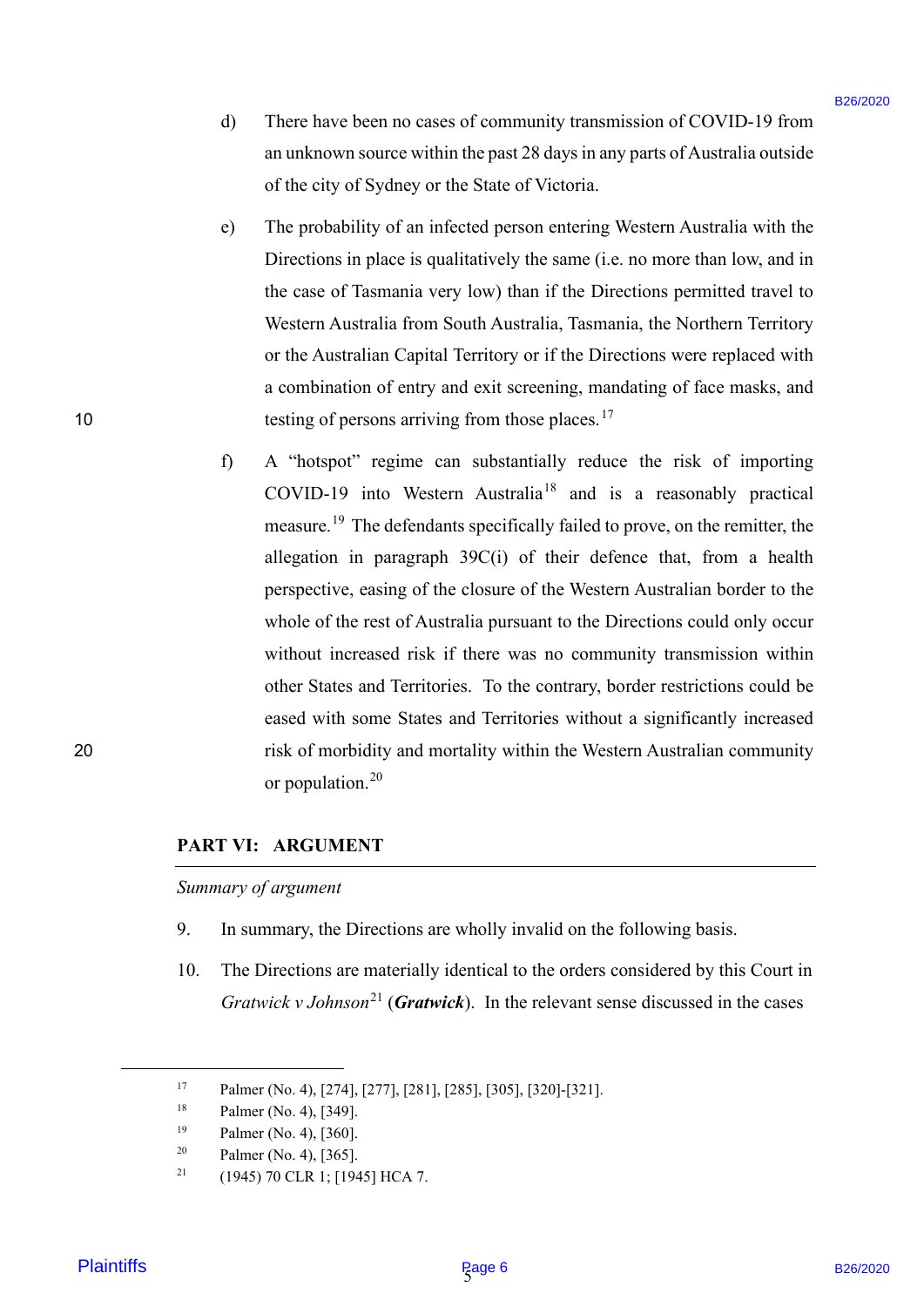below, the Directions are "aimed at" or "directed to" the crossing of the below, the Directions are "aimed at" or "directed to" the crossing of the Western Australian border by persons from States outside of Western Australia. Western Australian border by persons from States outside of Western Australia.

- 11. This Court in *Gratwick* held, unanimously, orders that were aimed at This Court in Gratwick held, unanimously, orders that were aimed atmovement across a State border offended the absolute freedom of intercourse movement across a State border offended the absolute freedom of intercourse conferred by s 92 and could not be justified on any terms. In so holding, the conferred by <sup>s</sup> 92 and could not bejustified on any terms. In so holding, the conclusion in *Gratwick* was consistent with an earlier, also unanimous, conclusion in Gratwick was consistent with an earlier, also unanimous, decision of this Court in *R v Smithers; Ex parte Benson<sup>22</sup>* (*Smithers*). 11.
- 12. In *Cole v Whitfield<sup>23</sup> (Cole)* a unanimous court of Mason CJ, Wilson, Brennan, Deane, Dawson, Toohey and Gaudron JJ considered *Gratwick* authoritative on Deane, Dawson, Toohey and Gaudron JJ considered Gratwick authoritative on 10 this point. Subsequently in *Australian Capital Television Pty Ltd v*  this point. Subsequently in Australian Capital Television Pty Ltd v Commonwealth<sup>24</sup> (ACTV) Dawson, Gaudron and McHugh JJ referred to *Smithers* with approval. In *Cunliffe v Commonwealth*<sup>25</sup> (*Cunliffe*) all of Mason CJ, Dawson, Brennan, Deane and Gaudron JJ referred with approval to Mason CJ, Dawson, Brennan, Deane and Gaudron JJ referred with approval to this line of authority. Similarly, the reasoning in these cases was approved in this line of authority. Similarly, the reasoning in these cases was approved in  $AMS v AIF<sup>26</sup> (AMS)$  by all of Gleeson CJ, Gaudron, McHugh, Gummow, Kirby, Hayne and Callinan JJ. Finally, in *APLA Limited v Legal Services*  Kirby, Hayne and Callinan JJ. Finally, in APLA Limited v Legal Services *Commissioner of New South Wales<sup>27</sup> (APLA)* all of Gleeson CJ, Gummow, Hayne, Callinan and Heydon JJ again referred to these principles with Hayne, Callinan and Heydon JJ again referred to these principles with approval. approval. below. the Directions are "sinced at" or "directed to" the crossing of the Western Antennal Antennal Antennal Antennal Antennal Antennal Antennal Antennal Antennal Antennal Antennal Antennal Antennal Antennal Antennal Ant 12.
- 20

10

20 13. Consequently, as the Directions are aimed at the crossing of the Western Consequently, as the Directions are aimed at the crossing of the Western Australian border, and in the absence of any application by Western Australia Australian border, and in the absence of any application by Western Australiato reopen *Gratwick* (and at least some of the cases that have followed it), the to reopen Gratwick (and at least some of the cases that have followed it), the Directions must, consistent with this unbroken line of authority, be held to be Directions must, consistent with this unbroken line of authority, be held to be invalid. None of the recognised criteria<sup>28</sup> for reopening an earlier decision of this Court (much less a line of them) is present in the current circumstances. this Court (much less <sup>a</sup> line of them) is present in the current circumstances. 13.

<sup>&</sup>lt;sup>22</sup> (1912) 16 CLR 99; [1912] HCA 96. 22

<sup>&</sup>lt;sup>23</sup> (1988) 165 CLR 360; [1988] HCA 18. 23

<sup>24</sup> (1992) 177 CLR 106; [1992] HCA 45. (1992) 177 CLR 106; [1992] HCA 45.24

<sup>25</sup> (1994) 182 CLR 272; [1994] HCA 44. (1994) 182 CLR 272; [1994] HCA 44.25

<sup>26</sup> (1999) 199 CLR 160; [199] HCA 26. (1999) 199 CLR 160; [199] HCA 26. 26

<sup>27</sup> (2005) 54 CLR 322; [2005] HCA 44. 27

<sup>&</sup>lt;sup>27</sup> (2005) 54 CLR 322; [2005] HCA 44.<br><sup>28</sup> E.g. *Queensland v The Commonwealth* (1977) 139 CLR 585 at 630 per Aickin J; *Wurridjal v The Commonwealth* (2009) 237 CLR 309; [2009] HCA 2 at [71] per French CJ. v The Commonwealth (2009) 237 CLR 309; [2009] HCA 2 at [71] per French CJ. 28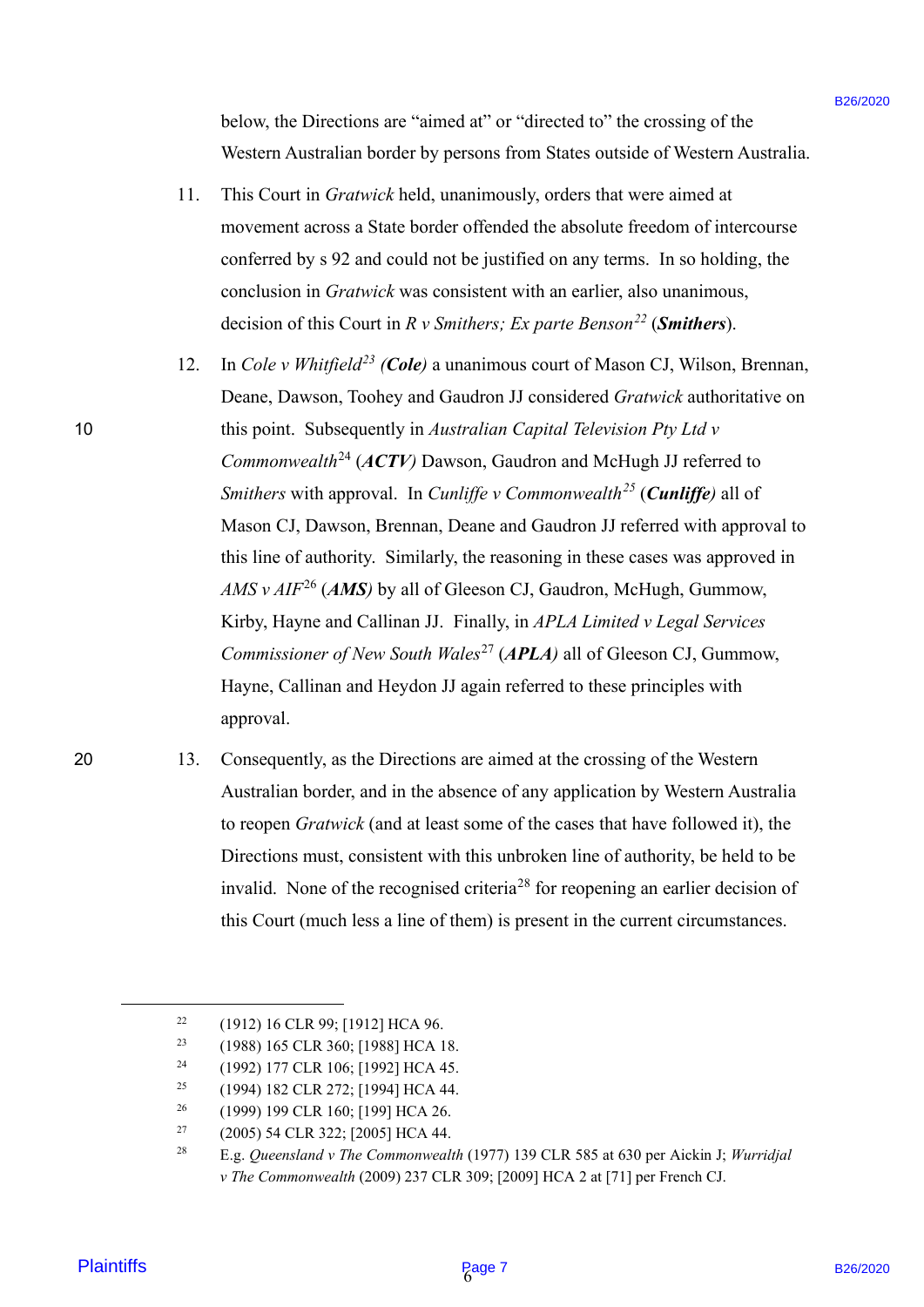Indeed, such considerations would be against reopening. An application to Indeed, such considerations would be against reopening. An application to reopen *Gratwick* in the past was unsuccessful.<sup>29</sup>

14. Even if the Directions were not to be characterised as aimed at border crossing, but rather regulations that incidentally impacted upon border crossings, the but rather regulations that incidentally impacted upon border crossings, the Directions will still fail because Western Australia has failed to demonstrate, Directions will still fail because Western Australia has failed to demonstrate, according to the relevant test, that they are "reasonably required" and instead according to the relevant test, that they are "reasonably required" and instead sought to rely upon less stringent proof. sought to rely upon less stringent proof. 14.

## *The purpose and history of the intercourse limb* The purpose and history of the intercourse limb

- 15. As was authoritatively resolved in *Cole*, "… "intercourse" appeared in the As was authoritatively resolved in Cole, "... "intercourse" appeared in the 10 words of [s92] as a distinct and independent concept the freedom of which was words of [s92] as <sup>a</sup> distinct and independent concept the freedom of which was guaranteed from the very beginning. … [which] precludes the approach that guaranteed from the very beginning. ... [which] precludes the approach that the content of the guarantee of freedom of interstate intercourse must be the content of the guarantee of freedom of interstate intercourse must be governed by the pre-existing content of a guarantee of freedom of interstate governed by the pre-existing content of a guarantee of freedom of interstate trade and commerce into which it was introduced. The notions of absolutely trade and commerce into which it was introduced. The notions of absolutely free trade and commerce and absolutely free intercourse are quite distinct and free trade and commerce and absolutely free intercourse are quite distinct and neither the history of the clause nor the ordinary meaning of its words require neither the history of the clause nor the ordinary meaning of its words require that the content of the guarantee of freedom of trade and commerce be seen as that the content of the guarantee of freedom of trade and commerce be seen as governing or governed by the content of the guarantee of freedom of governing or governed by the content of the guarantee of freedom of intercourse".<sup>30</sup> Indeed, such considerations would be against responsing. An application to<br>
respect form delivered in the plasmon summers and  $A^2$ <br>  $\approx$  Place in the Directions were not to the described on sinced at sinced at since the 15.
- 20 16. Whilst *Cole* was a trade and commerce case, the correctness of this history and distinction has been adopted in subsequent intercourse cases.<sup>31</sup> 16.
	- 17. The issues that have been raised in this litigation, and the community debate The issues that have been raised in this litigation, and the community debate regarding the 'hard border closure' unilaterally imposed by some, but not all, regarding the 'hard border closure' unilaterally imposed by some, but not all, States, serves to remind of the need for the vitality of the absolute freedom of States, serves to remind of the need for the vitality of the absolute freedom ofintercourse provided for by s 92. intercourse provided for by <sup>s</sup> 92. 17.
	- 18. In that regard it repays repeating the analysis of Gleeson CJ, Gummow, Kirby, In that regard it repays repeating the analysis of Gleeson CJ, Gummow, Kirby, Hayne, Crennan and Kiefel (as her Honour then was) JJ in *Betfair Pty Ltd v*  Hayne, Crennan and Kiefel (as her Honour then was) JJ in Betfair Pty Ltd v18.

<sup>&</sup>lt;sup>29</sup> Bank of New South Wales v Commonwealth (1949) 79 CLR 497 at 531. 29

<sup>30</sup> At 387-388 per Mason CJ, Wilson, Brennan, Deane, Dawson, Toohey and Gaudron JJ. At 387-388 per Mason CJ, Wilson, Brennan, Deane, Dawson, Toohey and Gaudron JJ. 30

<sup>&</sup>lt;sup>31</sup> *ACTV* at 192 per Dawson J; *Cunliffe* at 346 per Deane J and 395 per McHugh J; *AMS* at [98] per Gaudron J; *APLA* at [37] per Gleeson CJ and Heydon J and [398]-[400] per Hayne J. per Gaudron J; APLA at [37] per Gleeson CJ and Heydon J and [398]-[400] per Hayne J. 31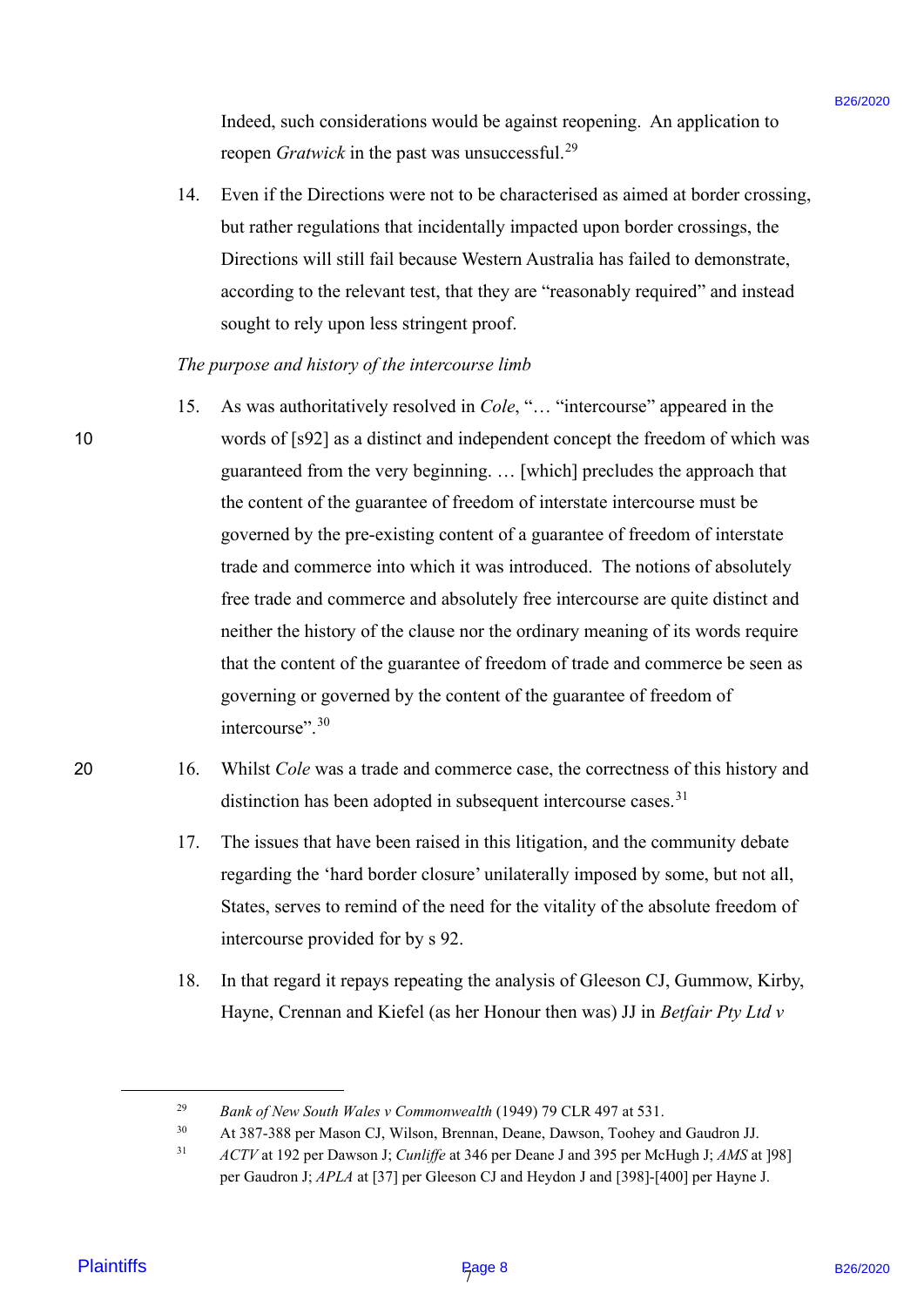*Western Australia*<sup>32</sup> (*Betfair No. 1*) concerning the assistance in framing s 92 from the contemporary law of the United States, and in particular of its from the contemporary law of the United States, and in particular of its Supreme Court by way of the negative Commerce Clause in the late 1800's. This Court in *Betfair No. 1* recorded the negative Commerce Clause had been This Court in Betfair No. <sup>1</sup> recorded the negative Commerce Clause had been developed in response to the "inconvenient … truth … that legislatures in one developed in response to the "inconvenient ... truth ... that legislatures in one political subdivision, such as the States, may be susceptible to pressures which political subdivision, such as the States, may be susceptible to pressures which encourage decisions adverse to the commercial or other interests of those who encourage decisions adverse to the commercial or other interests of those who are not their constituents and not their tax payers." In particular, their Honours are not their constituents and not their tax payers." In particular, their Honours referred to Cardozo J in *Baldwin v GAF Seling Inc*<sup>33</sup> of the US Constitution 10 being "framed under the dominion of a political philosophy less parochial in being "framed under the dominion of a political philosophy less parochial in range... upon the theory that the people of the several states must sink or swim together, and that in the long run prosperity and salvation are in union and not together, and that in the long run prosperity and salvation are in union and not division." division."

- 19. These themes were the progenitor of s 92 and thereby found express recognition in the Constitution. Similarly, it repays recalling Deane and Toohey JJ's description in *Nationwide News Pty Ltd v Wills*<sup>34</sup> (*Nationwide*  Toohey JJ's description in Nationwide News Pty Ltd v Wills\*\* (Nationwide *News*) of section 92 as "a provision which had been adopted as a guarantee of News) of section 92 as "a provision which had been adopted as <sup>a</sup> guarantee ofnational unity". When introducing the clause that became s92 in the national unity". When introducing the clause that became s92 in the constitutional convention, Sir Henry Parkes said, "… there can be no constitutional convention, Sir Henry Parkes said, "... there can be no 20 federation – no complete union of these governments, of these communities, of federation — no complete union of these governments, of these communities, of these separate colony unless … the boundaries now existing had no existence these separate colony unless ... the boundaries now existing had no existence whatsoever. … Australia, as Australia, shall be free … in its trade and whatsoever. ... Australia, as Australia, shall be free ... in its trade and intercourse between its own people; that there shall be no impediment of any intercourse between its own people; that there shall be no impediment of any kind - that there shall be no barrier of any kind between one section of the kind - that there shall be no barrier of any kind between one section of the Australian people and another."<sup>35</sup> *Hierary, Assoratio<sup>n</sup> (<i>Betfair No. P*) concerning the ansistance in framing  $\approx$  92<br>
From he contemporary law of the limital Nours, and in particular of its page 92<br>
Supporare Court by way of the negative Commerce Cha 19.
	- 20. Applying the test mandated in *Smithers* and *Gratwick*, and confirmed on Applying the test mandated in Smithers and Gratwick, and confirmed on repeated occasion since, is astute to achieve such end. A polity such as repeated occasion since, is astute to achieve such end. A polity such as Western Australia is free to legislate, and pursuant to that by executive action, Western Australia is free to legislate, and pursuant to that by executive action, take steps to protect the safety and well-being of its community, being a subset take steps to protect the safety and well-being of its community, being <sup>a</sup> subset 20.

<sup>32</sup> (2008) 234 CLR 418; [2008] HCA 11 at [33] – [35]*.* (2008) 234 CLR 418; [2008] HCA <sup>11</sup> at [33] — [35]. 32

<sup>33</sup> (1935) 294 US 511 at 523. (1935) 294 US 511 at 523. 33

<sup>34</sup> (1992) 177 CLR 1 at 82. (1992) 177 CLR 1 at 82. 34

<sup>&</sup>lt;sup>35</sup> National Australasian Convention, Sydney, Wednesday, March 4, 1891, at p. 23. 35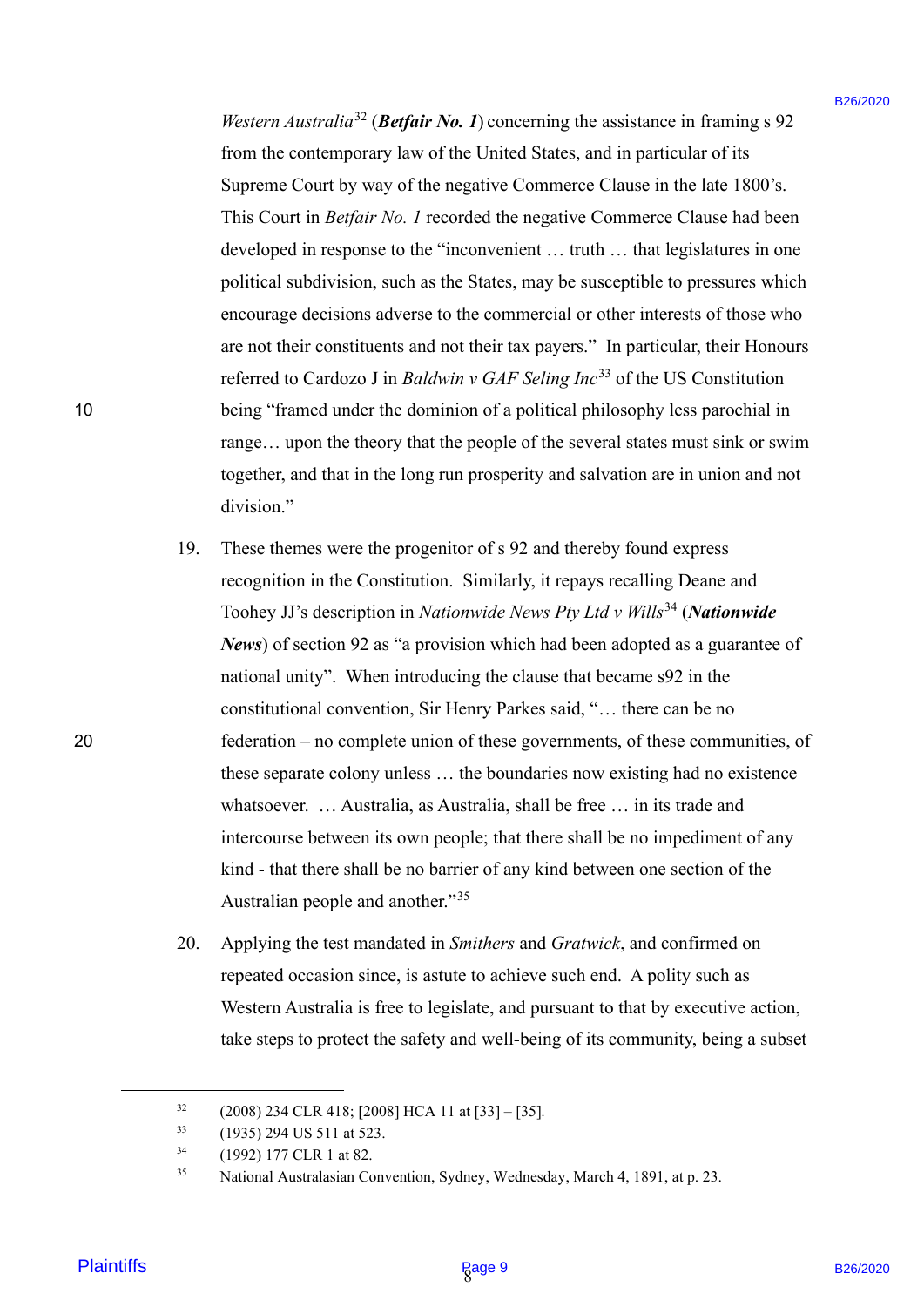of the Australian citizenry. This includes by steps which may incidentally of the Australian citizenry. This includes by steps which may incidentally burden (rather than directly target) the freedom of interstate intercourse, burden (rather than directly target) the freedom of interstate intercourse, provided necessitous circumstances exist. Such a constitutionally imposed provided necessitous circumstances exist. Such a constitutionally imposed rigour on governance ensures that the response of any polity in those rigour on governance ensures that the response of any polity in those circumstances is calibrated and astute to maximise the protection of the circumstances is calibrated and astute to maximise the protection of the members of that state community, but without inflicting needless harm on other members of that state community, but without inflicting needless harm on otherAustralians. This is to be compared with the uncalibrated, inefficient and Australians. This is to be compared with the uncalibrated, inefficient and antithetical approach to the national interest that the absence of such an antithetical approach to the national interest that the absence of such an absolute protection, and its enforcement, can be seen to produce. absolute protection, and its enforcement, can be seen to produce.

#### 10 *The Directions* 10 The Directions

- 21. The constitutional validity of delegated legislation is to be tested as though it 21. The constitutional validity of delegated legislation is to be tested as though it had been passed by parliament - if it can be said that the parliament is constrained by the Constitution in exercising its legislative power from passing constrained by the Constitution in exercising its legislative power from passingthe impugned instrument, then no delegate of legislative power can so enact.<sup>36</sup>
- 22. The relevant orders that offended s 92 in *Gratwick*, set out in Latham CJ's The relevant orders that offended <sup>s</sup> 92 in Gratwick, set out in Latham CJ's reasons at 9-10, are strikingly similar to the Directions; see para 6(c) above. In that case the orders were sought to be supported by the exigencies of World that case the orders were sought to be supported by the exigencies of World War II. War II. 22.
- 23. By their *terms* the Directions are aimed at,<sup>37</sup> or pointed directly at,<sup>38</sup> persons 20 entering Western Australia by crossing the border. The Directions prohibit entering Western Australia by crossing the border. The Directions prohibit entry into Western Australia by a person unless the person is an 'exempt traveller' (clause 4). 'Enter' is defined in clause 26 to mean crossing the traveller' (clause 4). 'Enter' is defined in clause 26 to mean crossing the border via various means, including via disembarking from an airplane. An border via various means, including via disembarking from an airplane. An 'exempt traveller' is defined in clause 27, and is limited to persons in discrete 'exempt traveller' is defined in clause 27, and is limited to persons in discrete categories or those who are authorised in the absolute, unfettered and categories or those who are authorised in the absolute, unfettered and unreviewable discretion of the second defendant. unreviewable discretion of the second defendant.of the Australian eitizeary. This includes by steps which may incidentally<br>burnine (calle that intensity layer) the freedom of vierestance one,<br>player measurements are constrained as the second internal entergodes<br>represe 23.

<sup>36</sup> *APLA* at [102]-[105] per Gummow J; *O'Sullivan v Noarlunga Meat Ltd* (1954) 92 CLR 565 APLA at [102]-[105] per Gummow J; O'Sullivan v Noarlunga Meat Ltd (1954) 92 CLR 565 at 594 per Fullagar J "The question therefore resolves itself into whether the regulations are at 594 per Fullagar <sup>J</sup> "The question therefore resolves itself into whether the regulations are within the constitutional power of the [State]. If Parliament had enacted them directly, would within the constitutional power ofthe [State]. If Parliament had enacted them directly, would they be valid?" they be valid?" 36

<sup>37</sup> *Nationwide News* per Brennan J ("s 92 does not immunise interstate intercourse from the Nationwide News per Brennan <sup>J</sup> ("'s 92 does not immunise interstate intercourse from the operation of laws of general application which are not aimed at that activity."). 37

<sup>38</sup> *Gratwick* at 17 (per Starke J). 38 Gratwick at 17 (per Starke J).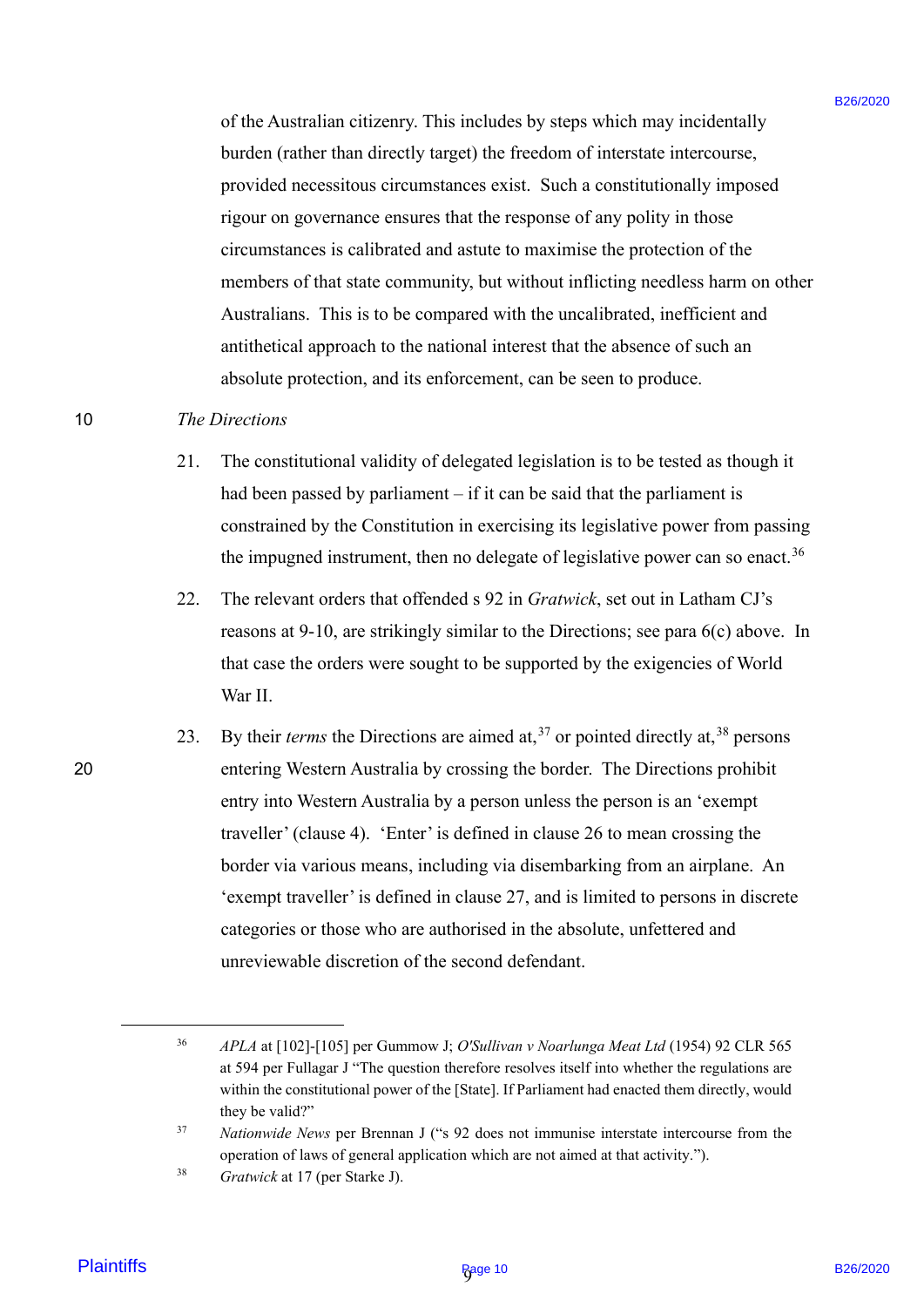24. In determining whether the Directions are "aimed at" or "directed to" border In determining whether the Directions are "aimed at" or "directed to" border crossing, or some other matter and the topic of border crossing is only crossing, or some other matter and the topic of border crossing is only incidental, any such legislative purpose or intention must always remain an incidental, any such legislative purpose or intention must always remain an objective concept, identified in the orthodox way, by cleaving to the text objective concept, identified in the orthodox way, by cleaving to the text employed, where appropriate understood in its context and with the assistance employed, where appropriate understood in its context and with the assistance of any appropriate extrinsic sources.<sup>39</sup> 24.

#### *Settled High Court jurisprudence* Settled High Courtjurisprudence

#### *Gratwick* Gratwick

- 25. In a unanimous decision of this Court it was held in *Gratwick* that a law In <sup>a</sup> unanimous decision of this Court it was held in Gratwick that <sup>a</sup> law 10 directed at interstate intercourse would always be invalid against the absolute directed at interstate intercourse would always be invalid against the absolute freedom provided for by s92, compared with laws that incidentally affected freedom provided for by s92, compared with laws that incidentally affected intercourse, which may be permissible in certain circumstances. intercourse, which may be permissible in certain circumstances. 25.
- 26. Latham CJ put it as "… drawing a distinction between laws of such a character Latham CJ put it as "... drawing <sup>a</sup> distinction between laws of such <sup>a</sup> character that they did not interfere with the freedom which was guaranteed by s. 92 and that they did not interfere with the freedom which was guaranteed by s. 92 andother laws which did interfere with such a freedom. Thus a distinction was drawn between a law directed against inter-State transport, or merely drawn between <sup>a</sup> law directed against inter-State transport, or merely prohibiting inter-State transport on the one hand, and, on the other hand, a law prohibiting inter-State transport on the one hand, and, on the other hand, a law which, though it indirectly affected inter-State transport, was not directed which, though it indirectly affected inter-State transport, was not directed against it, but introduced a system of regulation which included inter-State against it, but introduced a system of regulation which included inter-State 20  $\mu$  transport and which did not amount to a mere prohibition thereof."<sup>40</sup> 26.
- 27. Rich J held it unnecessary to consider the asserted justification of the direction Rich <sup>J</sup> held it unnecessary to consider the asserted justification of the direction as having "the real purpose … to effectuate defence, canalize and regulate as having "the real purpose ... to effectuate defence, canalize and regulate transport." … [as the direction was] … a direct and immediate invasion of the transport." ... [as the direction was] ... <sup>a</sup> direct and immediate invasion of the freedom guaranteed by s. 92 to which the defence power is subject…". His freedom guaranteed by s. 92 to which the defence power is subject...". His Honour then recognised the contra-distinction of incidental effects on the Honour then recognised the contra-distinction of incidental effects on the freedom which may be permissible "... where the exigencies of war require the regulation of men and material." (emphasis added) His Honour held the facts did not in any event show an emergency requiring regulation.<sup>41</sup> 24. In determining whether the Directions are "nimed at" or "directed to" border enougage, or simulation properties and the length of neuro-<br>
incidental, any such legislisticity pappos or interdion must always continue in 27.

<sup>39</sup> *APLA* at [423] per Hayne J. APLA at [423] per Hayne J. 39

 $40$  At 13-14. 40

 $41$  At 16. 41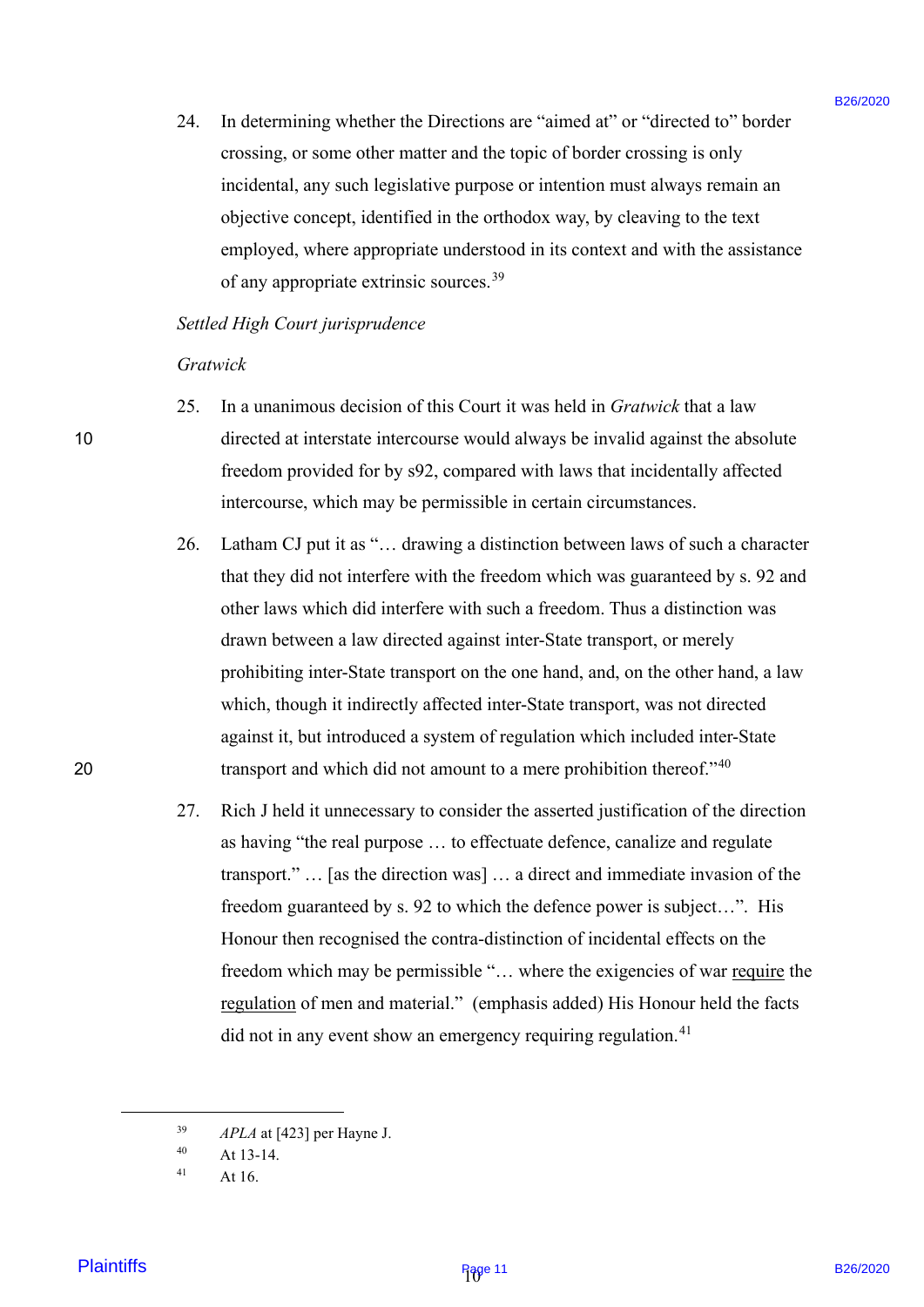- 28. Starke J's reasoning, which is the most frequently cited, captured the essence Starke J's reasoning, which is the most frequently cited, captured the essence of the constitutional guarantee as "[t]he people of Australia are thus free to of the constitutional guarantee as "[t]he people of Australia are thus free to pass to and fro among States without burden, hinderance or restriction…". His pass to and fro among States without burden, hinderance or restriction...". His Honour, in response to arguments addressed to the requirements of defence and Honour, in response to arguments addressed to the requirements of defence and national security, and to the authorities to that point, reasoned "… that national security, and to the authorities to that point, reasoned "... that legislation pointed directly at the passing of people to and fro among the States legislation pointed directly at the passing of people to and fro among the States … contravenes the provisions of s. 92. It [was] immaterial … that the object or ... contravenes the provisions of s. 92. It [was] immaterial ... that the object or purpose of the legislation … is for public safety or defence of the purpose of the legislation ... is for public safety or defence of the Commonwealth or any other legislative purpose if it is to be pointed directly at 10 the right guaranteed and protected by the provisions of s. 92 of the the right guaranteed and protected by the provisions of s. 92 of the Constitution." Likewise, his Honour admitted the possibility of validity of a Constitution." Likewise, his Honour admitted the possibility of validity of a law "not so pointed", "… but it [was] enough in this case to say that the Order law "not so pointed", "... but it [was] enough in this case to say that the Order attacked is so pointed, and consequently is, to that extent, bad."<sup>42</sup> 28.
- 29. Dixon J, as his Honour then was, considered the orders to be "… arguing an Dixon J, as his Honour then was, considered the orders to be "... arguing an indifference to, if not a disdain of, s. 92 … [by] choos[ing] to make the fact indifference to, if not <sup>a</sup> disdain of, s. <sup>92</sup> ... [by] choos[ing] to make the fact that a journey by rail or commercial passenger vehicle is to be made from any that a journey by rail or commercial passenger vehicle is to be made from anyState in the Commonwealth to any other State the very reason for prohibiting State in the Commonwealth to any other State the very reason for prohibiting it, unless a permit for it is granted by the Director-General of Land Transport." it, unless a permit for it is granted by the Director-General of Land Transport." His Honour distinguished them from a law which promogulated such orders His Honour distinguished them from a law which promogulated such orders 20 that might have "… depend[ed] in any degree for its practical operation or that might have "... depend[ed] in any degree for its practical operation or administration upon the movement of troops, munitions, war supplies, or any administration upon the movement of troops, munitions, war supplies, or any like considerations." His Honour summarised its invalidity as because it was like considerations." His Honour summarised its invalidity as because it was "... simply based on the "inter-Stateness" of the journeys it assumes to control...".<sup>43</sup> This led his Honour to record that "[t]he application of what Lord Wright describes as "the true criterion" of the operation of the section, Lord Wright describes as "the true criterion" of the operation of the section, viz. :"freedom as at the frontier", "passing into or out of the State" (*James v The Commonwealth*<sup>44</sup> (*James*)), seems quite fatal to the validity of the Order."<sup>45</sup> 28. Stacks Fa reasoning, which is the most frequently circle, explored the sessons of the most intensity and the most frequently circle, and control and the most page in the most intensity and the most intensity and the m 29.

<sup>&</sup>lt;sup>42</sup> At 17. Starke J at 18 also adopted the "... conception of the freedom guaranteed by s. 92, namely, "freedom as at the frontier…" formulated by the Judicial Committee of the Privy namely, "freedom as at the frontier..." formulated by the Judicial Committee of the Privy Council in *James*. Council in James. 42

 $43$  At 19. 43

<sup>44</sup> (1936) 55 CLR 1 at 58. (1936) 55 CLR 1 at 58. 44

 $45$  At 20. 45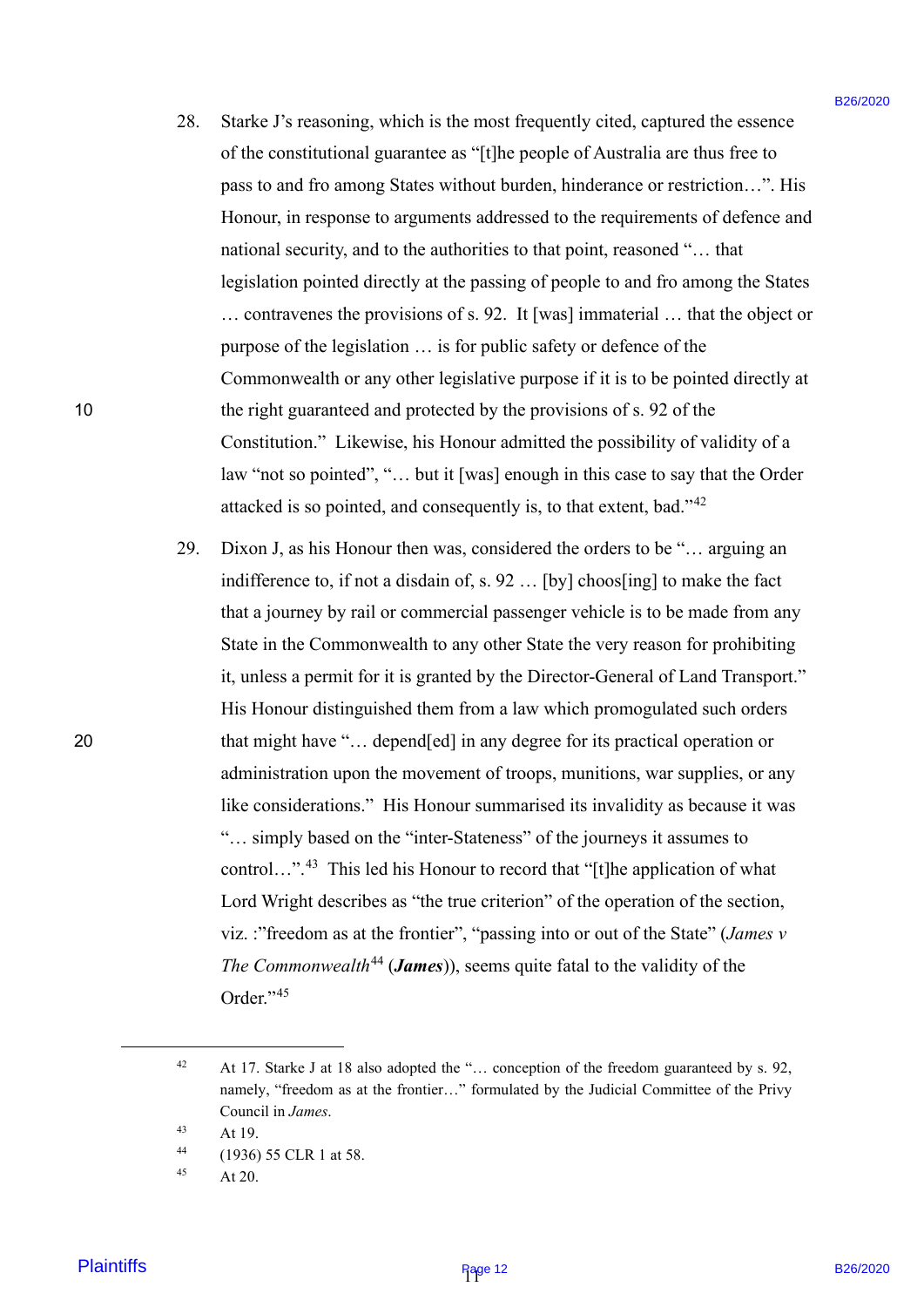- 30. McTiernan J, having recorded the "present Order was made in circumstances McTiernan J, having recorded the "present Order was made in circumstances of grave national peril" held them invalid as the "provisions restrain travel … of grave national peril" held them invalid as the "provisions restrain travel ... merely because the journey to be undertaken is across a State border … [and merely because the journey to be undertaken is across a State border ... [and thereby] a direct interference on freedom of intercourse between the States."<sup>46</sup> Similarly, his Honour recognised the possibility of validity for a law that only Similarly, his Honour recognised the possibility of validity for a law that only incidentally affected interstate intercourse.<sup>47</sup> 30.
- 31. This unanimous holding was consistent with authority to that point, as early as This unanimous holding was consistent with authority to that point, as early as this Court's decision in *Smithers*. In *Smithers*, Issacs J, as his Honour then was, held "intercourse" in s 92 "… includes a personal right in an Australian was, held "intercourse" in <sup>s</sup> 92 "... includes a personal right in an Australian 10 as such, and independent of any commercial attributes he may possess to pass as such, and independent of any commercial attributes he may possess to pass over this continent irrespective of any **State border as a reason in itself for such** interference..."<sup>48</sup> (emphasis added) That led his Honour to conclude that "... the guarantee of inter-State freedom of transit and access for persons and the guarantee of inter-State freedom of transit and access for persons andproperty under sec 92 is absolute-that is, it is an absolute prohibition on the property under sec 92 is absolute-that is, it is an absolute prohibition on the Commonwealth and States alike to regard State borders as in themselves Commonwealth and States alike to regard State borders as in themselves possible barriers to intercourse between Australians."<sup>49</sup> (emphasis added) 31.
- 32. Higgins J reasoned to a like effect that "[n]o due effect can be given to the Higgins <sup>J</sup> reasoned to <sup>a</sup> like effect that "[n]o due effect can be given to the word "intercourse" unless it be treated as including all migration or movement word "intercourse" unless it be treated as including all migration or movement of persons from one State to another..." Consequently, Higgins J "... base[d 20 his] decision on the fact that the … Statute … is pointed directly at the act of his] decision on the fact that the ... Statute ... is pointed directly at the act ofcoming into New South Wales...".<sup>50</sup> (emphasis in the original) His Honour noted that the injunction of Taney CJ in *Crandall v Nevada*<sup>51</sup> that "We are all citizens of the United States; and, as members of the same community, must citizens of the United States; and, as members of the same community, musthave the right to pass and repass through every part of it as freely as in our own have the right to pass and repass through every part of it as freely as in our own States.", which was implied into its constitution, "… is expressed in sec. 92 of States.", which was implied into its constitution, "... is expressed in sec. 92 of our Constitution, so far as it regards State boundaries;"<sup>52</sup> 30. McTicenna J, having a coorded the "present Order was made in eirematances<br>
of graves maternal perti- held there mend tan the "preventure frame" are call:<br>
metricly because the journey to be undertaken is across a Sitr 32.
	- <sup>46</sup> At 21. At 21.46
	- $47$  At 22. 47
	- <sup>48</sup> At 113. At 113. 48
	- <sup>49</sup> At 117. At 117. 49
	- <sup>50</sup> At 118. At 118. 50
	- <sup>51</sup> 6 Wall., 35 at 49. 6 Wall., 35 at 49.Sl
	- <sup>52</sup> At 119. At 119. 52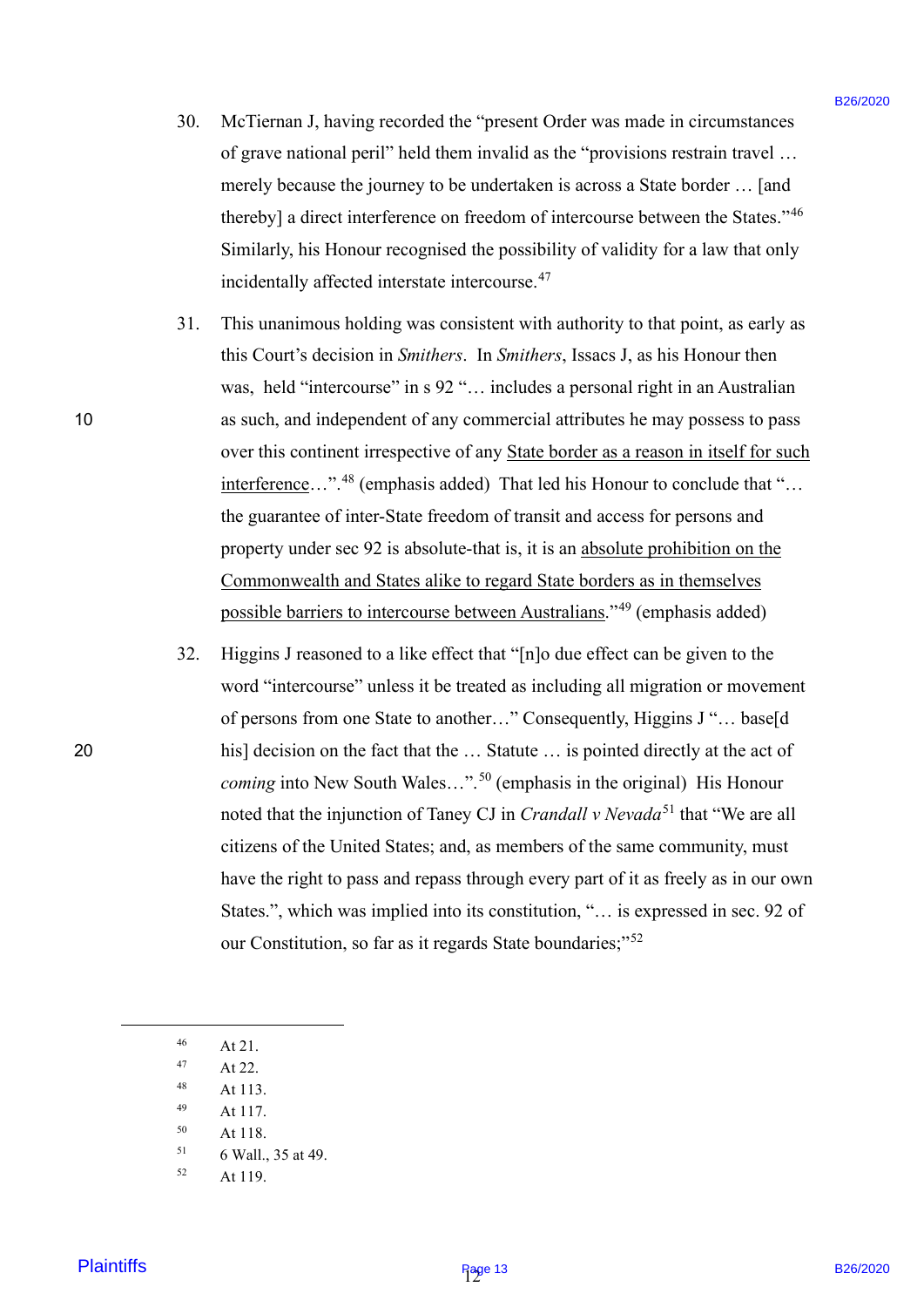33. Griffith  $CI^{53}$  and Barton  $J^{54}$  arrived at the same result, effectively on the basis that such a conclusion was compelled by the "elementary notion of a that such a conclusion was compelled by the "elementary notion of a Commonwealth", and fortified by the presence of s 92. Commonwealth", and fortified by the presence of <sup>s</sup> 92. 33.

*Cole and the intercourse cases that have followed that decision* Cole and the intercourse cases that havefollowed that decision

- 34. In *Cole* it was necessary for this Court to consider the correctness and ambit of In Cole it was necessary for this Court to consider the correctness and ambit of *Gratwick* for the purpose of the comprehensive restatement of the law Gratwick for the purpose of the comprehensive restatement of the law regarding the trade and commerce component of s 92 wrought by that decision. regarding the trade and commerce component of <sup>s</sup> 92 wrought by that decision.Mason CJ, Wilson, Brennan, Deane, Dawson, Toohey and Gaudron JJ recorded Mason CJ, Wilson, Brennan, Deane, Dawson, Toohey and Gaudron JJ recorded *Gratwick* as authority that a "constitutional guarantee of freedom of interstate Gratwick as authority that a "constitutional guarantee of freedom of interstate 10 intercourse, if it is to have substantial content, extends to a guarantee of intercourse, if it is to have substantial content, extends to <sup>a</sup> guarantee ofpersonal freedom "to pass to and fro among the States without burden, personal freedom "to pass to and fro among the States without burden, hinderance or restriction"",<sup>55</sup> citing the passage of Starke J set out above. 34.
- 35. Of direct application to the present case, their Honours went on to hold that by Of direct application to the present case, their Honours went on to hold that by *Gratwick* this Court "has held that s. 92 secured the citizen's freedom of Gratwick this Court "has held that s. 92 secured the citizen's freedom of movement across State borders even in wartime" but that *Gratwick* "did not movement across State borders even in wartime" but that Gratwick "did not deny the power to meet the exigencies of war by regulating the transport of men and materials".<sup>56</sup> (emphasis added) In doing so their Honours referred with approval to the reasons of Brennan J, as his Honour then was, in *Miller v*  with approval to the reasons of Brennan J, as his Honour then was, in Miller v TCN Nine Pty Ltd<sup>57</sup> (Miller) where Brennan J amplified the distinction 20 between direct and incidental laws affecting intercourse in times of national between direct and incidental laws affecting intercourse in times of national emergency. emergency. 33. Grifffah C1<sup>2</sup> and Baston J<sup>14</sup> ancived at the same result, effectively on the basis<br>
That such a consideration was emperted by the "elementary proton of a<br>
The and the incrementation was empered by the "elementary pr 35.
	- 36. In *ACTV* Dawson J adopted the reasoning of Issacs J in *Smithers* that s 92 was In ACTV Dawson <sup>J</sup> adopted the reasoning of Issacs <sup>J</sup> in Smithers that <sup>s</sup> 92 was "an absolute prohibition on the Commonwealth and the States alike to regard "an absolute prohibition on the Commonwealth and the States alike to regard State borders as in themselves possible barriers to intercourse between State borders as in themselves possible barriers to intercourse between 36.

20

<sup>53</sup> At 108-109. At 108-109. 53

<sup>54</sup> At 109-110. At 109-110. 54

<sup>55</sup> At 393. At 393.55

<sup>56</sup> At 406. At 406.56

 $57$  (1986) 161 CLR 516 at 603. Both Gibbs CJ, at 564, and Dawson J, at 637, also referred to *Gratwick* with approval in *Miller*. Gratwick with approval in Miller.57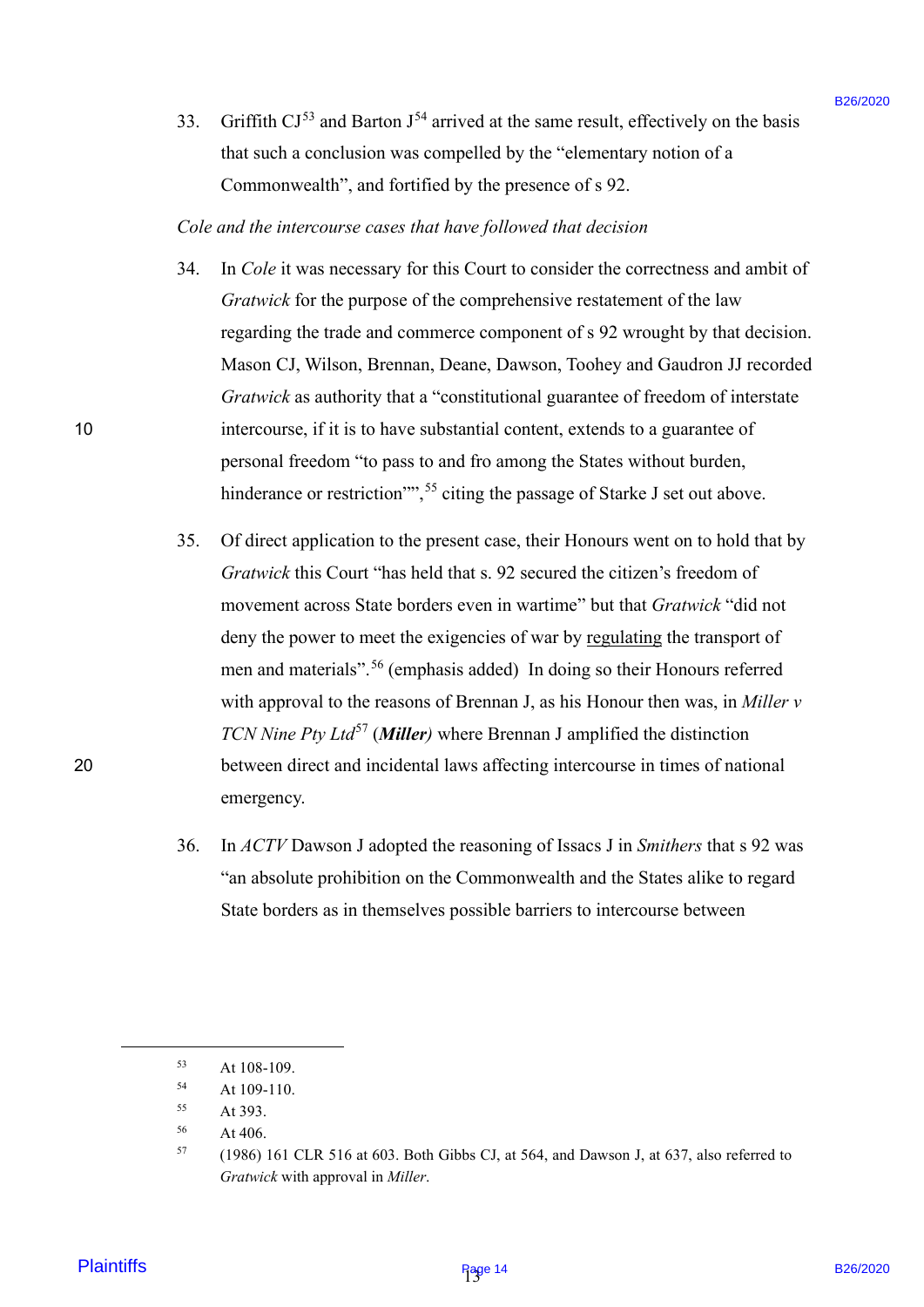Australians" as correct.<sup>58</sup> Gaudron<sup>59</sup> and McHugh<sup>60</sup> JJ also referred to Smithers with approval. with approval.

- 37. In *Cunliffe* Mason CJ, citing *Smithers* and *Gratwick*, held "a law which in In Cunliffe Mason CJ, citing Smithers and Gratwick, held "a law which in terms applies to movement across a border and imposes a burden or restriction terms applies to movement across <sup>a</sup> border and imposes <sup>a</sup> burden or restriction is invalid… . But, a law which imposes an incidental burden or restriction on is invalid... . But, <sup>a</sup> law which imposes an incidental burden or restriction on interstate intercourse in the course of regulating a subject matter other than interstate intercourse in the course of regulating a subject matter other than interstate intercourse would not fail if the burden was reasonably necessary ...".<sup>61</sup> Dawson J reasoned to a like effect.<sup>62</sup> Australians" as convect." Gambion " and MeHigah" JJ also referred to Sandow<br>which approach<br>equilibrium of the control of the control of the control of the state of<br>the state of the control of the control of the control of 37.
- 38. Brennan J adhered to his Honour's reasoning in *Nationwide News* and the Brennan J adhered to his Honour's reasoning in Nationwide News and the 10 reasons of Dawson J in *ACTV* to repeat that the "object of s. 92 is to preclude the crossing of the border from attracting a burden which the transaction would the crossing of the border from attracting <sup>a</sup> burden which the transaction wouldotherwise not have to bear;".<sup>63</sup> 38.
	- 39. Deane J, with whom Gaudron J agreed on this point,  $64$  held on the basis of the decision in *Cole* that the absolute freedom in s 92 was subject to "… a law decision in Cole that the absolute freedom in <sup>s</sup> 92 was subject to "... a law which incidentally and non-discriminately affects interstate intercourse in the which incidentally and non-discriminately affects interstate intercourse in the course of regulating some general activity…", provided it did not go beyond course of regulating some general activity...", provided it did not go beyond what was necessary or appropriate.<sup>65</sup> 39.
- 40. In *AMS* Gleeson CJ, McHugh and Gummow JJ essayed the cases from In AMS Gleeson CJ, McHugh and Gummow JJ essayed the cases from Gratwick and following, consistent with the above analysis, <sup>66</sup> and held the 20 legislation there "did not in terms apply to impose a burden or restriction upon legislation there "did not in terms apply to impose <sup>a</sup> burden or restriction uponmovement across the borders of Western Australia" and was therefore not movement across the borders of Western Australia" and was therefore not 40.
- <sup>58</sup> At 192. At 192. 58
- <sup>59</sup> At 214. At 214.59
- <sup>60</sup> At 232. At 232.60
- <sup>61</sup> At 307-308. At 307-308.61
- <sup>62</sup> At 366. At 366.62
- <sup>63</sup> At 333. See also Toohey J at 384. At 333. See also Toohey <sup>J</sup> at 384. 63
- <sup>64</sup> At 392. At 392.64
- <sup>65</sup> At 346. At 346.65
- <sup>66</sup> At [40]-[43]. At [40]-[43].66

10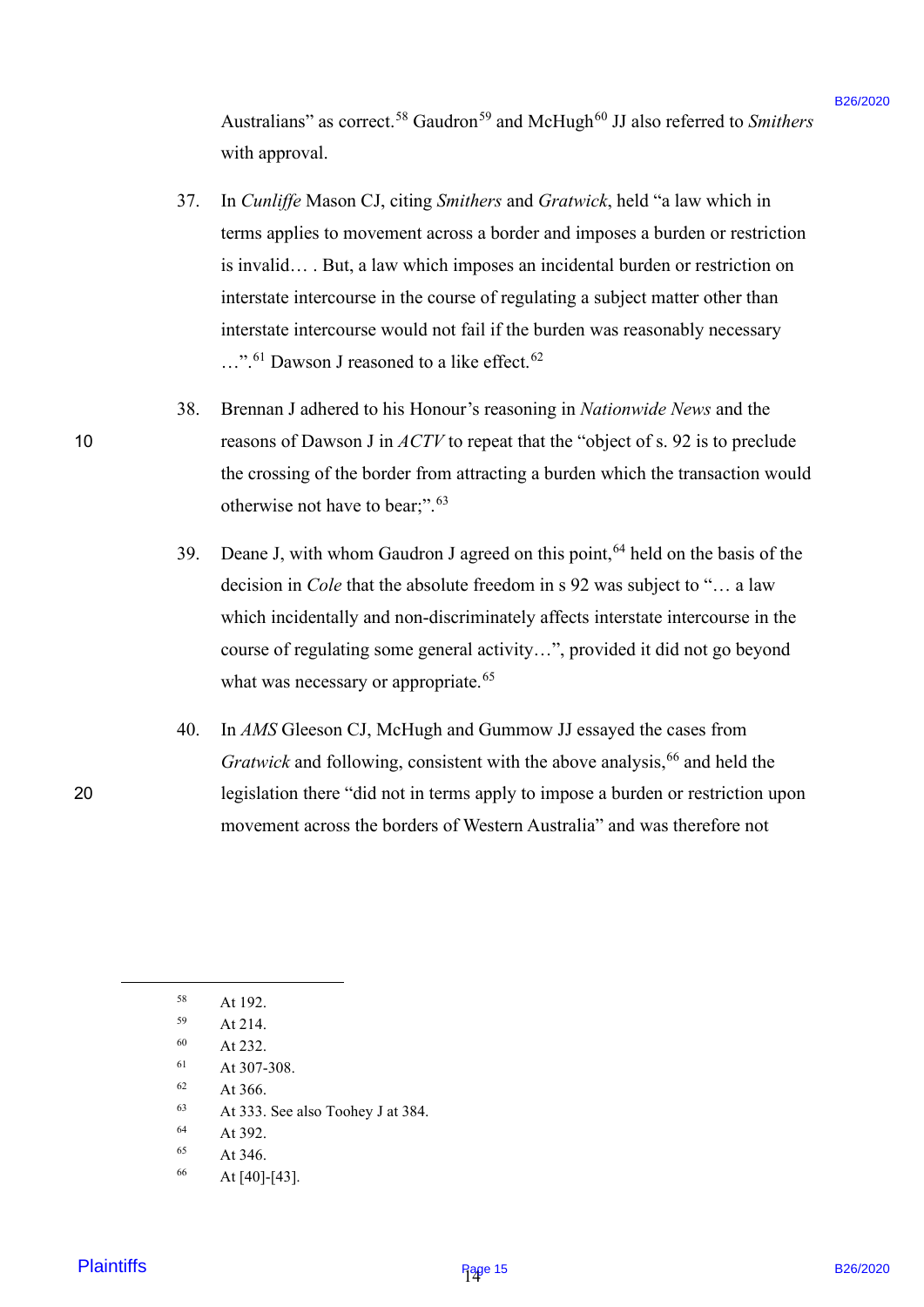invalid on that basis.<sup>67</sup> Hayne J was in agreement with the plurality on this point.<sup>68</sup> Kirby J reasoned to a like effect.<sup>69</sup>

- 41. Gaudron J adhered to the view her Honour had expressed in *Cunliffe*, <sup>70</sup> set out Gaudron J adhered to the view her Honour had expressed in Cunliffe,'° set out above. above. 41.
- 42. Callinan J, relying on the authorities mentioned above, held the "principle Callinan J, relying on the authorities mentioned above, held the "principle which the authorities state is that movement by people between states should which the authorities state is that movement by people between states should be able to take place without regard to state borders...".<sup>71</sup> The law was not invalid in that case, according to his Honour, because it was not "aimed at invalid in that case, according to his Honour, because it was not "aimed at interstate intercourse".<sup>72</sup> iavallel on that basis.<sup>57</sup> Hayan J was in a governeat with the planelity on this<br>
provise.<sup>48</sup> Kiring J reasonnel to a like effect.<sup>49</sup><br>
41. Graduot J adiccord be the view her Homear had expressed in Cardigle,<sup>26</sup> act ou 42.
- 10  $\qquad$  43. Most recently in *APLA*, Hayne J essayed the cases from *Cunliffe*<sup>73</sup> and then concluded, by reference to *Cole*, that "the freedom of interstate intercourse is a concluded, by reference to Cole, that "the freedom of interstate intercourse is afreedom from laws aimed at that activity."<sup>74</sup> Gleeson CJ and Heydon  $J<sub>1</sub>$ <sup>75</sup> Gummow  $J<sup>76</sup>$  and Callinan J proceeded on a like footing.<sup>77</sup> 10 43.
	- 44. In *South Australia v Totani<sup>78</sup> (Totani)* French CJ cited the above authorities in In South Australia v Totani"® (Totani) French CJ cited the above authorities in a manner demonstrating his Honour considered them settled law.<sup>79</sup> 44.

# *Justification of an incidental burden on freedom of intercourse – a 'reasonably*  Justification of an incidental burden onfreedom of intercourse — a 'reasonably *required'test?* required' test?

45. While not applicable in this case, where a statute is facially neutral, such that While not applicable in this case, where a statute is facially neutral, such thatthe burden it imposes on the s 92 freedom of intercourse is via its practical the burden it imposes on the <sup>s</sup> 92 freedom of intercourse is via its practical 20 effect rather than intended legal operation, the settled jurisprudence of this effect rather than intended legal operation, the settled jurisprudence of this Court is that the impugned statute is to be justified according to "whether the Court is that the impugned statute is to be justified according to "whether the 45.

 $75$  At [38]. 75

 $67$  At [45]. 67

<sup>68</sup> At [221]. At [221]. 68

 $^{69}$  At [162], see also 153]. 69

 $^{70}$  At [101], see also [97]. 70

<sup>&</sup>lt;sup>71</sup> At [276], see also [269]. 71

 $72$  At [279], see also [277]. 72

 $^{73}$  At [410]-[420]. 73

 $74$  At [422]. 74

 $^{76}$  At [162] and [173]-[177]. 16

 $77$  At [462]. 71

<sup>78</sup> (2010) 242 CLR 1; [2010] HCA 39. (2010) 242 CLR 1; [2010] HCA 39.78

 $79$  At [31], fn 118. 79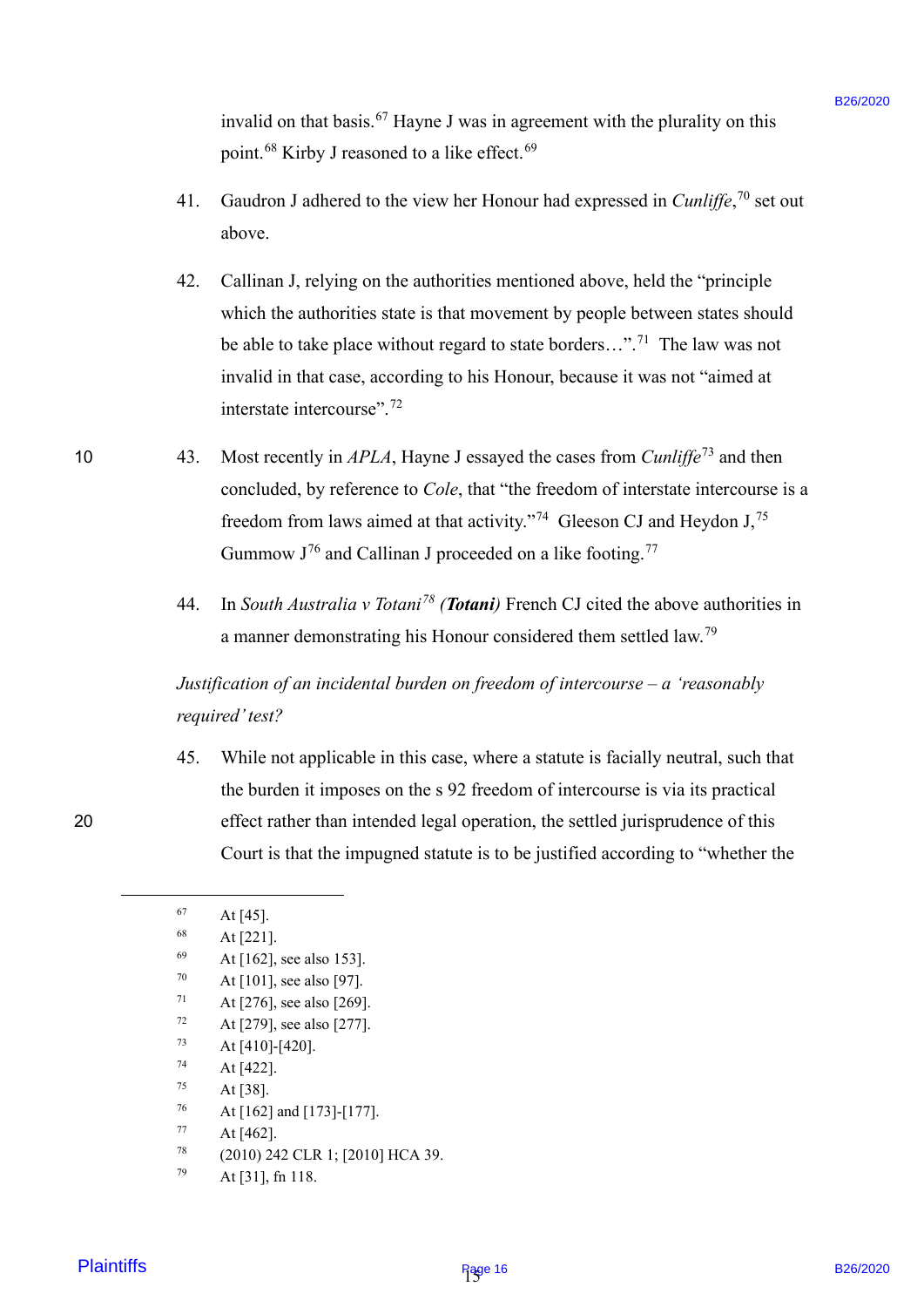impediment so imposed is greater than that *reasonably required* to achieve the impediment so imposed is greater than that reasonably required to achieve the objects of the legislation" (emphasis added): *AMS* at [45] per Gleeson CJ, objects of the legislation" (emphasis added): AMS at [45] per Gleeson CJ, McHugh and Gummow JJ, at [100]-[101] per Gaudron J, [221] per Hayne J McHugh and Gummow JJ, at [100]-[101] per Gaudron J, [221] per Hayne J and  $[277]$ - $[278]$  per Callinan J. $^{80}$ 

- 46. Gaudron J explained that was so because the "test for infringement of the Gaudron <sup>J</sup> explained that was so because the "test for infringement of the Constitution's explicit guarantee of freedom is, however, more stringent than Constitution's explicit guarantee of freedom is, however, more stringent than for an implied freedom. That is because an implied freedom must be read in the for an implied freedom. That is because an implied freedom must be read in the context of those specific provisions of the Constitution which contemplate context of those specific provisions of the Constitution which contemplate legislation impacting on it. No such consideration arises in relation to the legislation impacting on it. No such consideration arises in relation to the 10 freedom guaranteed by s  $92.^{81}$ 46.
- 47. There is no agreed fact nor finding of Rangiah J against a test of "reasonably There is no agreed fact nor finding of Rangiah <sup>J</sup> against <sup>a</sup> test of "reasonably required" or "necessary". Rather, Western Australia ultimately chose to seek required" or "necessary". Rather, Western Australia ultimately chose to seek findings of fact consistent with those the subject of the proportionality analysis findings of fact consistent with those the subject of the proportionality analysis in the implied freedom context. Consistent with the authority of this Court in in the implied freedom context. Consistent with the authority of this Court in *AMS*, described above, and for the reasons explained by Gaudron J in that case, AMS, described above, and for the reasons explained by Gaudron <sup>J</sup> in that case, that is not the appropriate test for an incidental burden on the express, absolute, that is not the appropriate test for an incidental burden on the express, absolute, freedom of intercourse provided for s 92. freedom of intercourse provided for <sup>s</sup> 92. impediment so imposed is greater than that reasonably required to achieve the<br>
objects of the ingluentian' (emphasis a addedited in the NISO 1920 Page 1740 Page 176/2020 Page 176/2020 Page 176/2020 Page 176/2020 Page 176/ 47.
- 48. Western Australia, in seeking to sustain the Directions on the basis of that less Western Australia, in seeking to sustain the Directions on the basis of that less "stringent"<sup>82</sup> test, will be unable to demonstrate the Directions are reasonably 20  $\blacksquare$  required.<sup>83</sup> Thus, even if the Directions were not invalid for being aimed at interstate passage, they would nonetheless fail as an incidental burden not interstate passage, they would nonetheless fail as an incidental burden not justified by the polity seeking to uphold it. justified by the polity seeking to uphold it. 48.

### *Trade and commerce* Trade and commerce

49. Both plaintiffs wish to enter Western Australia for business purposes. The 49. Both plaintiffs wish to enter Western Australia for business purposes. The commercial nature of the cross-border movement also attracts the trade and commercial nature of the cross-border movement also attracts the trade and

<sup>80</sup> See also *Smithers* at 109 per Griffith CJ, 109 – 110 per Barton J; *Gratwick* at 16 per Rich J See also Smithers at 109 per Griffith CJ, 109 — 110 per Barton J; Gratwick at 16 per Rich <sup>J</sup> and 19 per Dixon J; *ACTV* at 232 per McHugh J; *Cunliffe* at 396 per McHugh J; *Betfair* at and 19 per Dixon J; ACTV at 232 per McHugh J; Cunliffe at 396 per McHugh J; Betfair at [102] – [103] and [110] per Gleeson CJ, Gummow, Kirby, Hayne, Crennan and Kiefel JJ. [102] — [103] and [110] per Gleeson CJ, Gummow, Kirby, Hayne, Crennan and Kiefel JJ.  $81$  At [101] 80 81

<sup>82</sup> *AMS* at [101] per Gaudron J. AMS at [101] per Gaudron J.82

<sup>83</sup> *Unions NSW v New South Wales* (2019) 264 CLR 595; [2019] HCA 1 at [93] – [96] per Unions NSW v New South Wales (2019) 264 CLR 595; [2019] HCA 1 at [93] — [96] per Gageler J and [151] per Gordon J. Gageler <sup>J</sup> and [151] per Gordon J. 83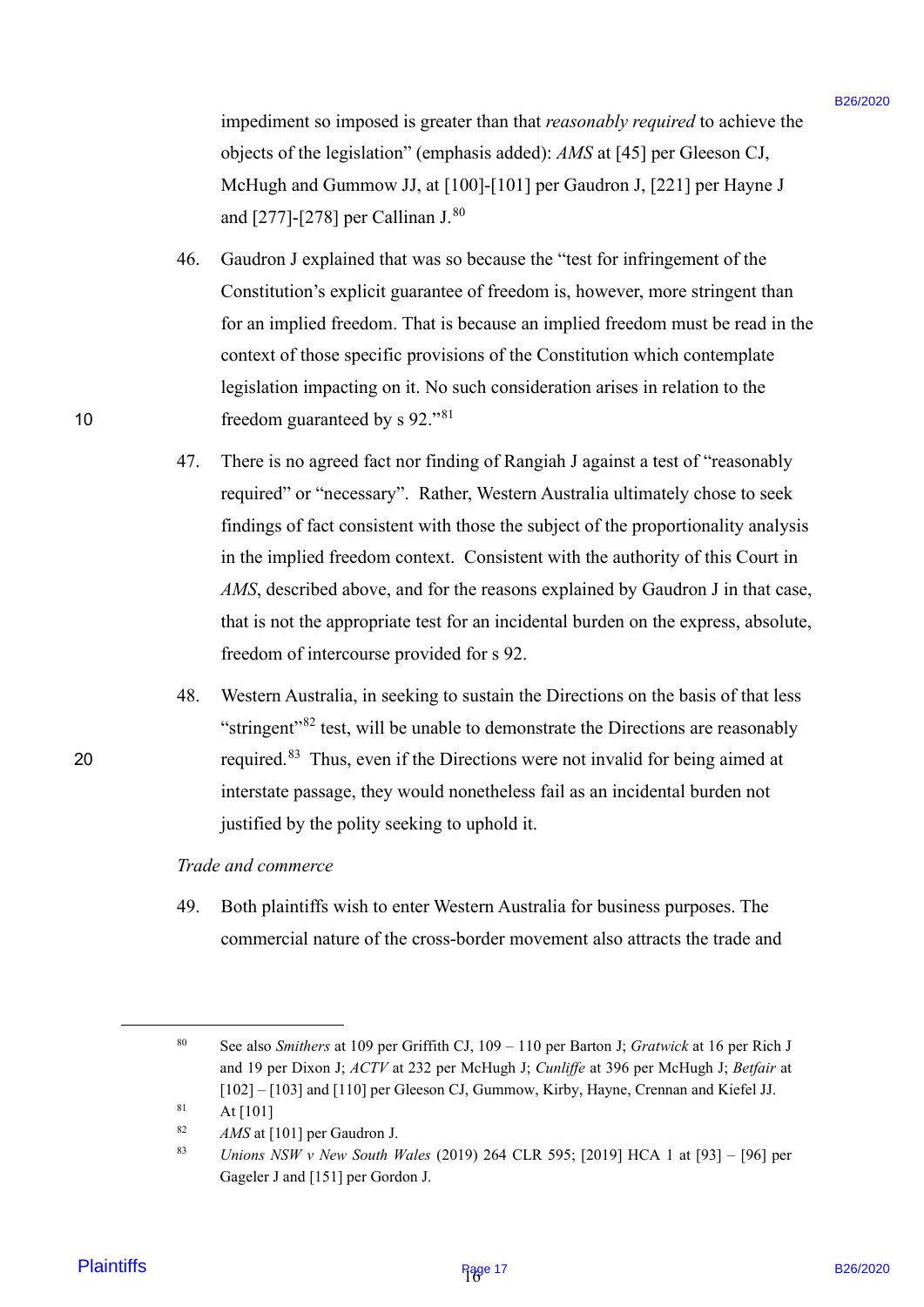commerce limb: *APLA* at [37] (Gleeson CJ and Heydon J); [164] (Gummow J), commerce limb: APLA at [37] (Gleeson CJ and Heydon J); [164] (Gummow J), [408] (Hayne J) [408] (Hayne J)

- 50. In order to engage the trade and commerce limb, the Directions must be shown In order to engage the trade and commerce limb, the Directions must be shown to impose a discriminatory burden on interstate trade and commerce with to impose a discriminatory burden on interstate trade and commerce with protectionist effect: *Betfair Pty Limited v Racing New South Wales*<sup>84</sup> (*Betfair No 2*) at [37] (majority); *Cole* at 394, 398 (the Court), 407-409. No 2) at [37] (majority); Cole at 394, 398 (the Court), 407-409. 50.
- 51. That does not require utilisation of concepts and proofs from competition That does not require utilisation of concepts and proofs from competition law: <sup>85</sup> *Betfair No 2* at [63] (Heydon J), [119]-[120] (Kiefel J, as her Honour law:®° Betfair No 2 at [63] (Heydon J), [119]-[120] (Kiefel J, as her Honour then was). All that is required is that some likely effect upon the plaintiffs' then was). All that is required is that some likely effect upon the plaintiffs' 10 ability to compete is demonstrated: *Betfair No 2* at [119]-[120] (Kiefel J) ability to compete is demonstrated: Betfair No 2 at [119]-[120] (Kiefel J) 51.
	- 52. Harm in the sense that the State has erected a 'barrier to entry' preventing the Harm in the sense that the State has erected a 'barrier to entry' preventing the plaintiffs (and others interstate) from competing in markets within the State plaintiffs (and others interstate) from competing in markets within the State was sufficient in *Betfair No 2* at [6] (majority) (and see also *State of Victoria v*  was sufficient in Betfair No 2 at [6] (majority) (and see also State of Victoria v*Sportsbet Pty Ltd*<sup>86</sup> at [240]) 52.
- 53. The Directions are discriminatory on their face against persons wishing to The Directions are discriminatory on their face against persons wishing to enter Western Australia. By that discrimination, the Directions have a enter Western Australia. By that discrimination, the Directions have <sup>a</sup> protectionist legal operation (and hence practical effect). That operative effect protectionist legal operation (and hence practical effect). That operative effect of the Directions is protectionist because a State border closed to human movement is plainly, as the Court is entitled to know, a harmful government-movement is plainly, as the Court is entitled to know, <sup>a</sup> harmful government-20 created 'barrier to entry' for all markets geographically located in WA and created 'barrier to entry' for all markets geographically located in WA and which are dependent on direct human presence as an important element of their which are dependent on direct human presence as an important element of their business.<sup>87</sup> commetes kinds *APLA* at [27] (Gleason CJ and Heydon J<sub>1</sub> [164] (Grammov J<sub>1</sub><br>
1988) [164] (Grammov Host end of the mass and commetes limb, the Directions must be shown<br>
10 as end r is engine the mask and commetes limb, 53.
	- 54. A State law which discriminates in its operation with protectionist effect A State law which discriminates in its operation with protectionist effect against interstate trade and commerce remains valid if it is reasonably against interstate trade and commerce remains valid ifit is reasonably necessary to the achievement of the law's object: *Betfair No. 1* at [102]; necessary to the achievement of the law's object: Betfair No. I at [102]; *Castlemaine Tooheys Ltd v South Australia*<sup>88</sup> at 472-3. Castlemaine Tooheys Ltd v South Australia®® at 472-3.54.

<sup>84</sup> [2012] HCA 12; 249 CLR 217. [2012] HCA 12; 249 CLR 217.84

 $85$  The second plaintiff's operations are in the Pilbara or Western Australian 'tenements' market: In the matter of Fortescue Metals Group Limited [2010] ACompT 2 at [1094]-[1131]. 85

<sup>86</sup> [2012] FCAFC 143. [2012] FCAFC 143. 86

<sup>&</sup>lt;sup>87</sup> Barley Marketing Board for the State of New South Wales v Norman (1990) 171 CLR 182 at 199. 199. 87

<sup>88</sup> (1990) 169 CLR 436. (1990) 169 CLR 436.88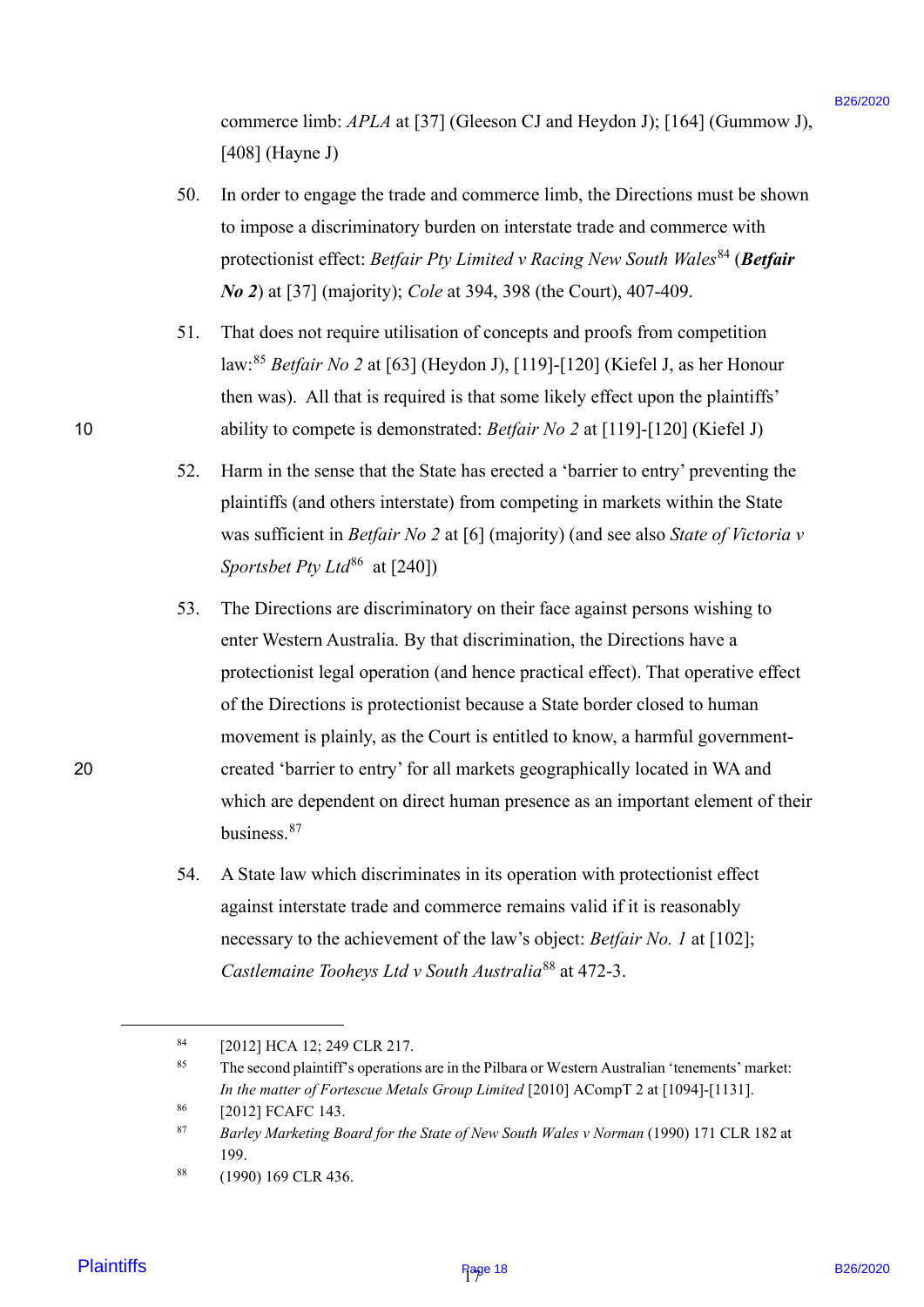## **PART VII: ORDERS SOUGHT** PART VII: ORDERS SOUGHT

- 55. The Plaintiffs seek the following orders: 55. The Plaintiffs seek the following orders:
	- a) A declaration that the Directions are wholly invalid by reason of s 92 of the Constitution the Constitution
	- b) Costs b) Costs
	- c) Such further or other orders as the Court deems appropriate c) | Such further or other orders as the Court deems appropriate

### **PART VIII: TIME FOR ORAL ARGUMENT** PART VHI: TIME FOR ORAL ARGUMENT

56. Up to 3.5 hours will be required by the Plaintiffs in oral submissions, not 56. Up to 3.5 hours will be required by the Plaintiffs in oral submissions, not 10 including reply. 10 including reply. **PART VII: ORDERS SOUGHT**<br> **EXERCT STATE PRIMITIVE seek the following orders:**<br> **a**<br> **b** Adecletions are when the placetions are wholly invalid by reason of a 92 of<br> **b** Corsis the Correlations<br> **c** Such further or other

Date: 21 September 2020 Date: 21 September 2020

17 December

**Peter Dunning Richard Scheelings** Richard Scheelings T: 07 3218 0630 T: 02 8915 2640 T: 02 8915 2640 Peter Dunning T: 07 3218 0630

E: dunning@callinanchambers.com.au E: rscheelings@sixthfloor.com.au E: dunning@callinanchambers.com.au E: rscheelings@sixthfloor.com.au

**Peter Ward** Peter Ward T : 08 9220 0570 T : 08 9220 0570 E : [pward@francisburt.com.au](mailto:pward@francisburt.com.au)

20 20

Counsel for the Plaintiffs Counsel for the Plaintiffs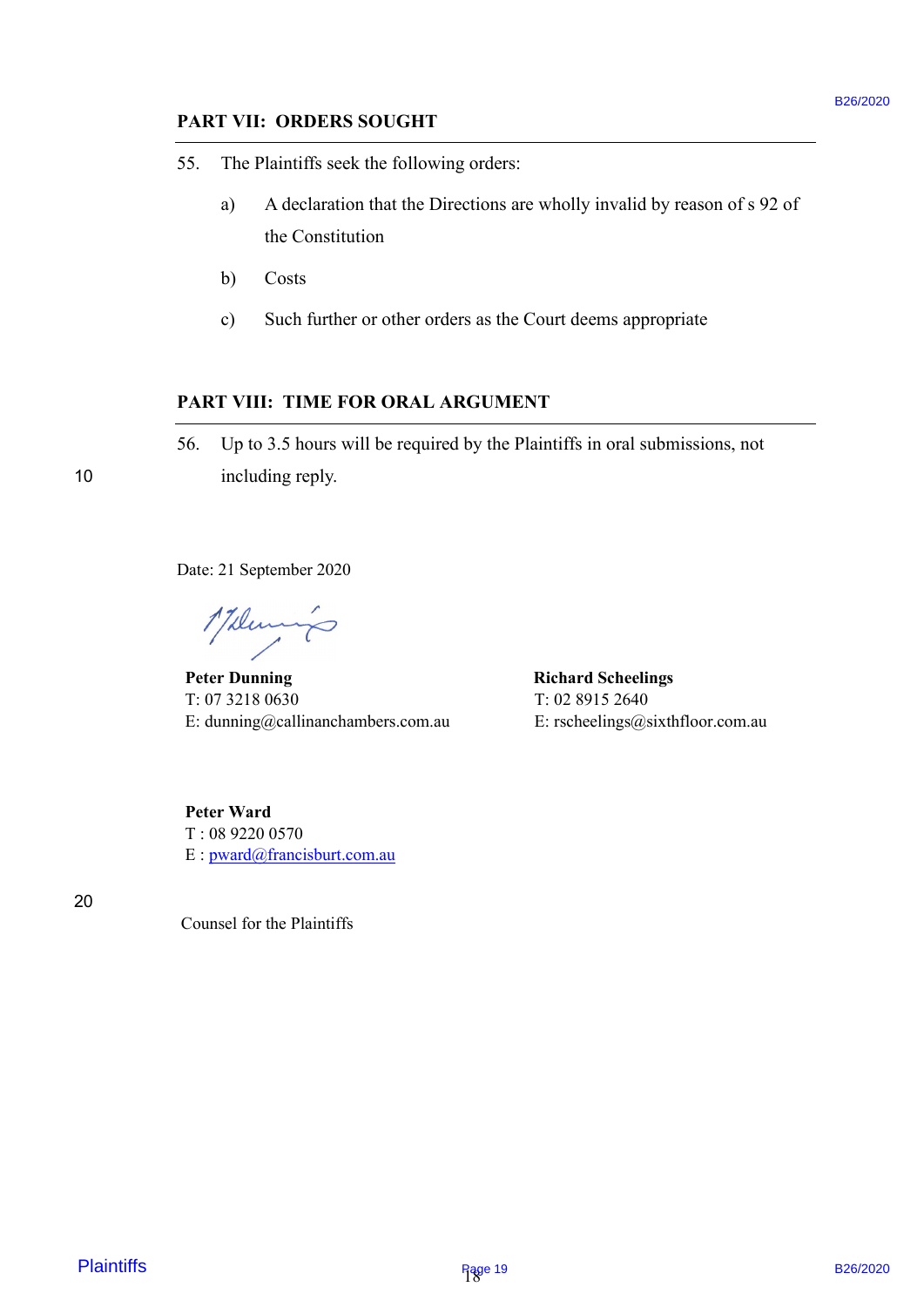#### B26/2020

### IN THE HIGH COURT OF AUSTRALIA IN THE HIGH COURT OF AUSTRALIA BRISBANE REGISTRY No. B26 of 2020

### BETWEEN:

### **ANNEXURE TO PLAINTIFFS' SUBMISSIONS** ANNEXURE TO PLAINTIFFS' SUBMISSIONS

| IN THE HIGH COURT OF AUSTRALIA<br><b>BRISBANE REGISTRY</b> |                                                                                                                                                                                                       |                                                                                        | No. B26 of 2020                                    |  |  |
|------------------------------------------------------------|-------------------------------------------------------------------------------------------------------------------------------------------------------------------------------------------------------|----------------------------------------------------------------------------------------|----------------------------------------------------|--|--|
| <b>BETWEEN:</b>                                            |                                                                                                                                                                                                       | Clive Frederick Palmer<br><b>First Plaintiff</b>                                       |                                                    |  |  |
|                                                            |                                                                                                                                                                                                       | Mineralogy Pty Ltd ABN 65 010 582 680<br><b>Second Plaintiff</b>                       |                                                    |  |  |
|                                                            |                                                                                                                                                                                                       | and                                                                                    |                                                    |  |  |
|                                                            | The State of Western Australia<br><b>First Defendant</b>                                                                                                                                              |                                                                                        |                                                    |  |  |
|                                                            |                                                                                                                                                                                                       |                                                                                        | Christopher John Dawson<br><b>Second Defendant</b> |  |  |
|                                                            |                                                                                                                                                                                                       | <b>ANNEXURE TO PLAINTIFFS' SUBMISSIONS</b>                                             |                                                    |  |  |
|                                                            | Pursuant to paragraph 3 of Practice Direction No.1 of 2019, the Plaintiffs set out below a list<br>of the particular constitutional provisions, statutes and statutory instruments referred to in the |                                                                                        |                                                    |  |  |
|                                                            |                                                                                                                                                                                                       |                                                                                        |                                                    |  |  |
|                                                            | <b>Number Description</b>                                                                                                                                                                             | Date in Force                                                                          | <b>Provision</b>                                   |  |  |
| 1.                                                         |                                                                                                                                                                                                       | 25 August 2018                                                                         | S 78B                                              |  |  |
| 2.                                                         | Judiciary Act 1903 (Cth)<br><b>Commonwealth Constitution</b>                                                                                                                                          |                                                                                        | S 92                                               |  |  |
| submissions.<br>Legislation<br>3.                          | <b>Emergency Management Act 2005</b><br>(WA)                                                                                                                                                          | 14 July 2017                                                                           | S 56                                               |  |  |
| 4.                                                         | <b>Emergency Management Act 2005</b><br>(WA)                                                                                                                                                          | 16 March 2020                                                                          | S 58                                               |  |  |
| 5.                                                         | <b>Emergency Management Act 2005</b><br>(WA)                                                                                                                                                          | 4 April 2020                                                                           | S 58                                               |  |  |
|                                                            | <b>Statutory Instruments</b>                                                                                                                                                                          |                                                                                        |                                                    |  |  |
| 6.                                                         | Declaration of State of Emergency                                                                                                                                                                     | Various dates since 19<br>March 2020 with<br>current operative<br>instrument issued 15 |                                                    |  |  |
| 7.                                                         | Quarantine (Closing the Border)<br>Directions (WA)                                                                                                                                                    | September 2020<br>4 April 2020                                                         | $Cl$ 4, 26, 27                                     |  |  |
| 8.                                                         | Quarantine (Closing the Border)<br><b>Amendment Directions (WA)</b>                                                                                                                                   | 7 July 2020                                                                            |                                                    |  |  |
| 9.                                                         | Quarantine (Closing the Border)<br>Amendment Directions (WA) (No 2)                                                                                                                                   | 9 July 2020                                                                            |                                                    |  |  |